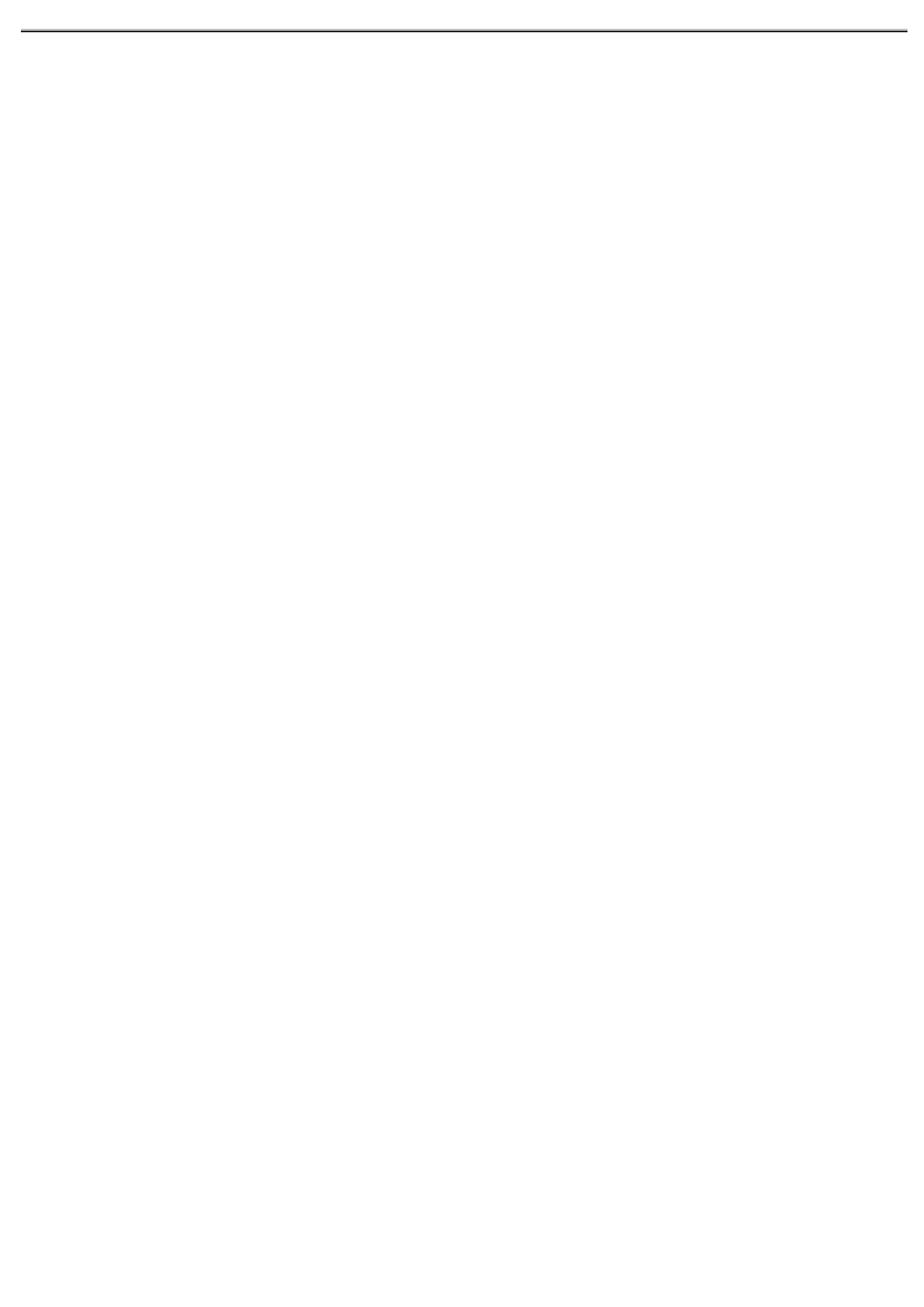# **UGO BASILE**

**BIOLOGICAL RESEARCH APPARATUS** Via G. Borghi 43<br>21025 COMERIO - Varese, ITALY

# **INSTRUCTION MANUAL**

**CUB DATA ACQUISITION SOFTWARE** for 7140

**Cat. No. 5 2 0 2 0 – 0 2**

# Plethysmometer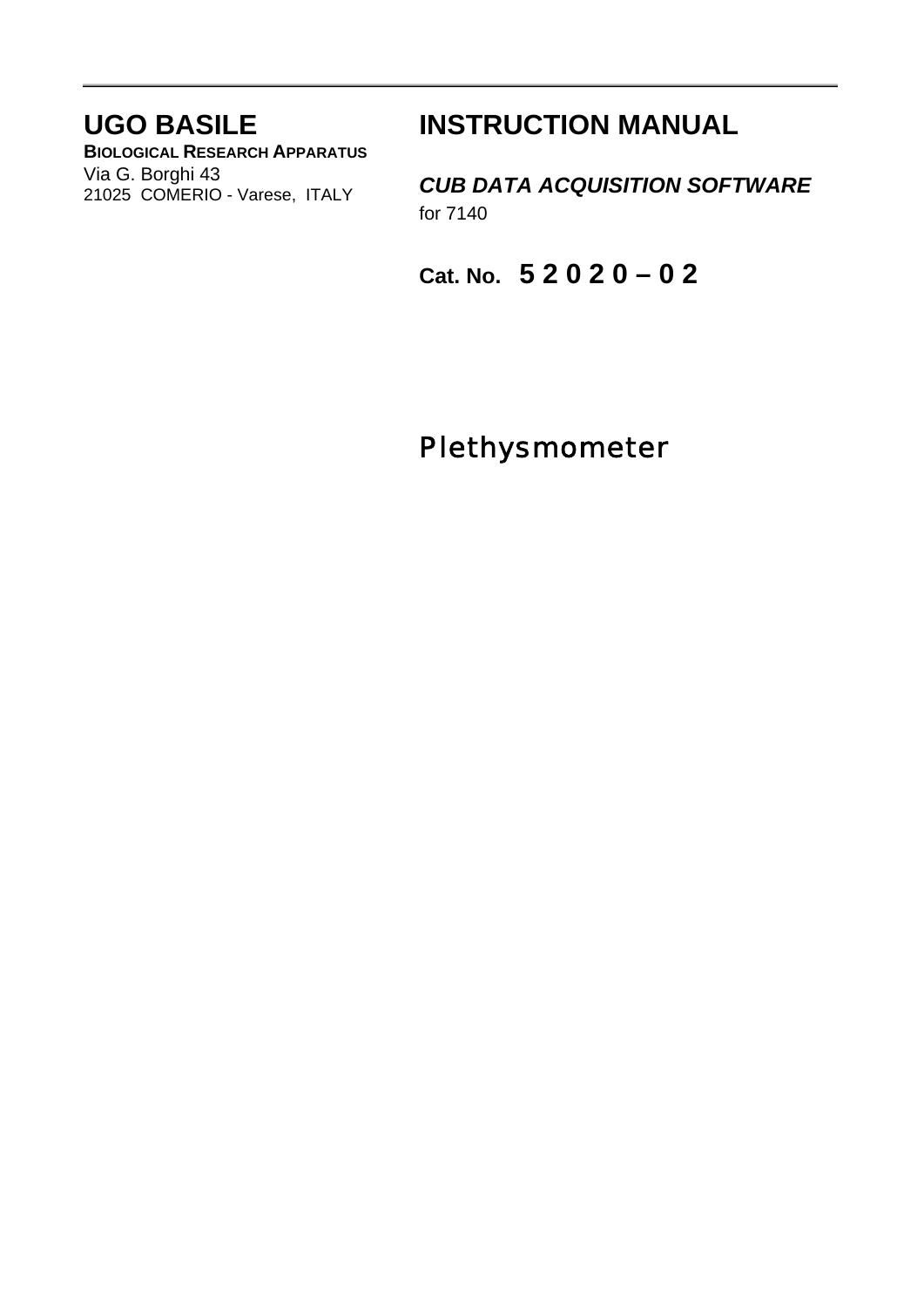**Instruction Manual dated June 2006 Revision 3.0.15** 

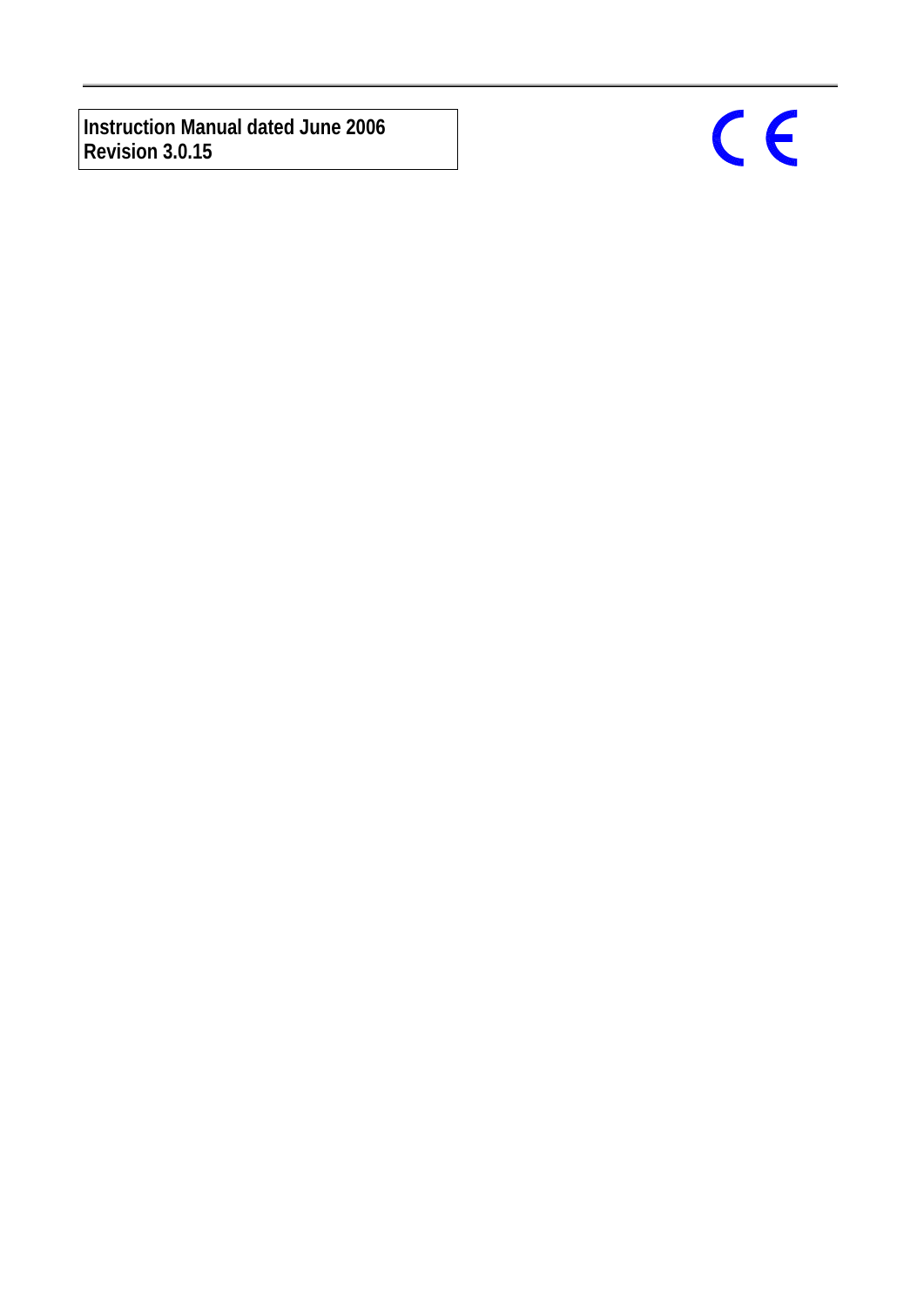

## **CONTENTS**

| 1              |                  |                                                           |  |
|----------------|------------------|-----------------------------------------------------------|--|
|                | 1.1              |                                                           |  |
|                | 1.2              |                                                           |  |
| $\overline{2}$ |                  |                                                           |  |
|                | 2.1              |                                                           |  |
| $\mathbf{3}$   | 2.2              | Head Menu File - submenu Serial Port Test, Re-open Ports3 |  |
|                |                  |                                                           |  |
| 4              |                  |                                                           |  |
| 5              |                  |                                                           |  |
|                | 5.1              |                                                           |  |
|                | 5.2              |                                                           |  |
|                | 5.3              |                                                           |  |
|                | 5.4              |                                                           |  |
|                | 5.5<br>5.6       |                                                           |  |
|                | 5.7              |                                                           |  |
|                | 5.8              |                                                           |  |
|                | 5.9              |                                                           |  |
|                | 5.10             |                                                           |  |
| 6              |                  |                                                           |  |
|                | 6.1              |                                                           |  |
|                | 6.2              |                                                           |  |
|                | 6.3<br>6.4       |                                                           |  |
|                | 6.5              |                                                           |  |
| $\overline{7}$ |                  |                                                           |  |
|                | 7.1              |                                                           |  |
|                | 7.1.1.           |                                                           |  |
|                | 7.1.2.           |                                                           |  |
|                | 7.1.3.           |                                                           |  |
|                | 7.1.4.           |                                                           |  |
|                | 7.1.5.<br>7.1.6. |                                                           |  |
|                | 7.1.7.           |                                                           |  |
|                | 7.2              |                                                           |  |
|                | 7.2.1.           |                                                           |  |
|                | 7.2.2.           |                                                           |  |
|                | 7.2.3.           |                                                           |  |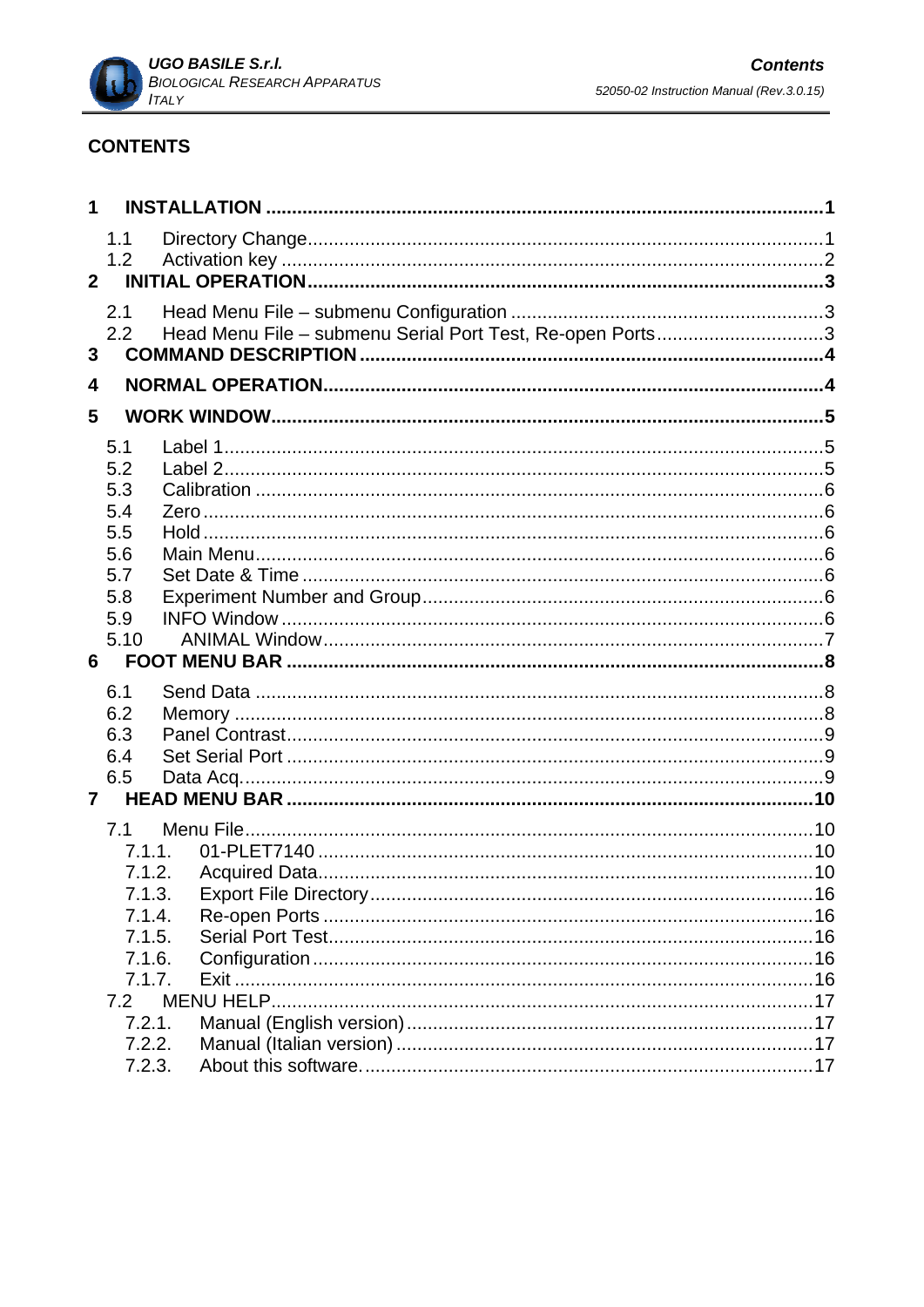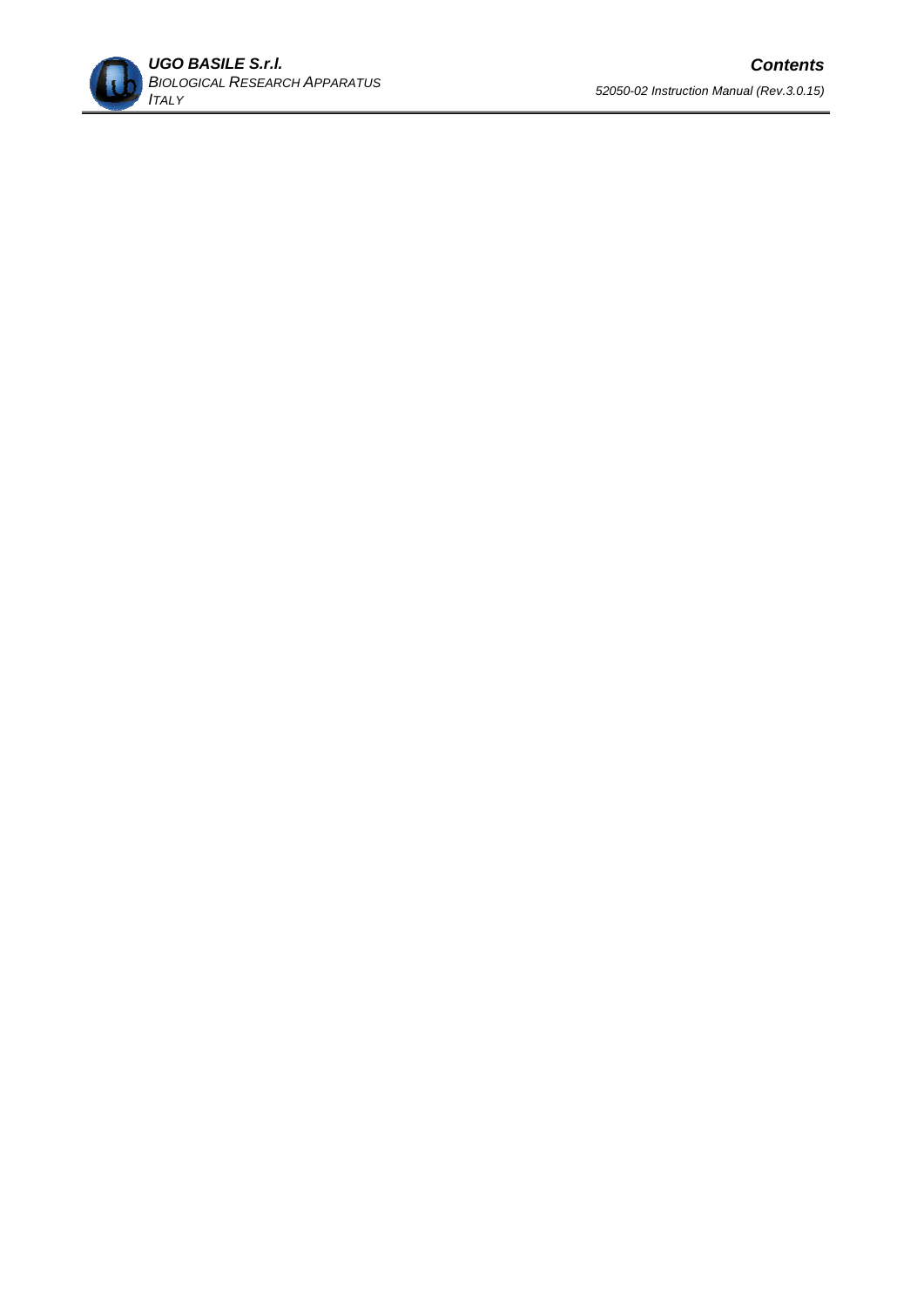<span id="page-6-0"></span>

# CUB 2005 - Data Acquisition Software

# Plethysmometer

Cat. 5 2 0 5 0 – 02

# 1 INSTALLATION

Insert the CUB CD into CD-ROM drive. If the installation doesn't begin automatically when you insert the CD, you can use Window Explorer to browse the CD and start the installation by doubleclicking on SETUP.EXE and proceed by installation's dialog boxes:

Click **OK** to get on.



## 1.1 Directory Change

You can select either to install the program in a new folder or to keep the indicated one.

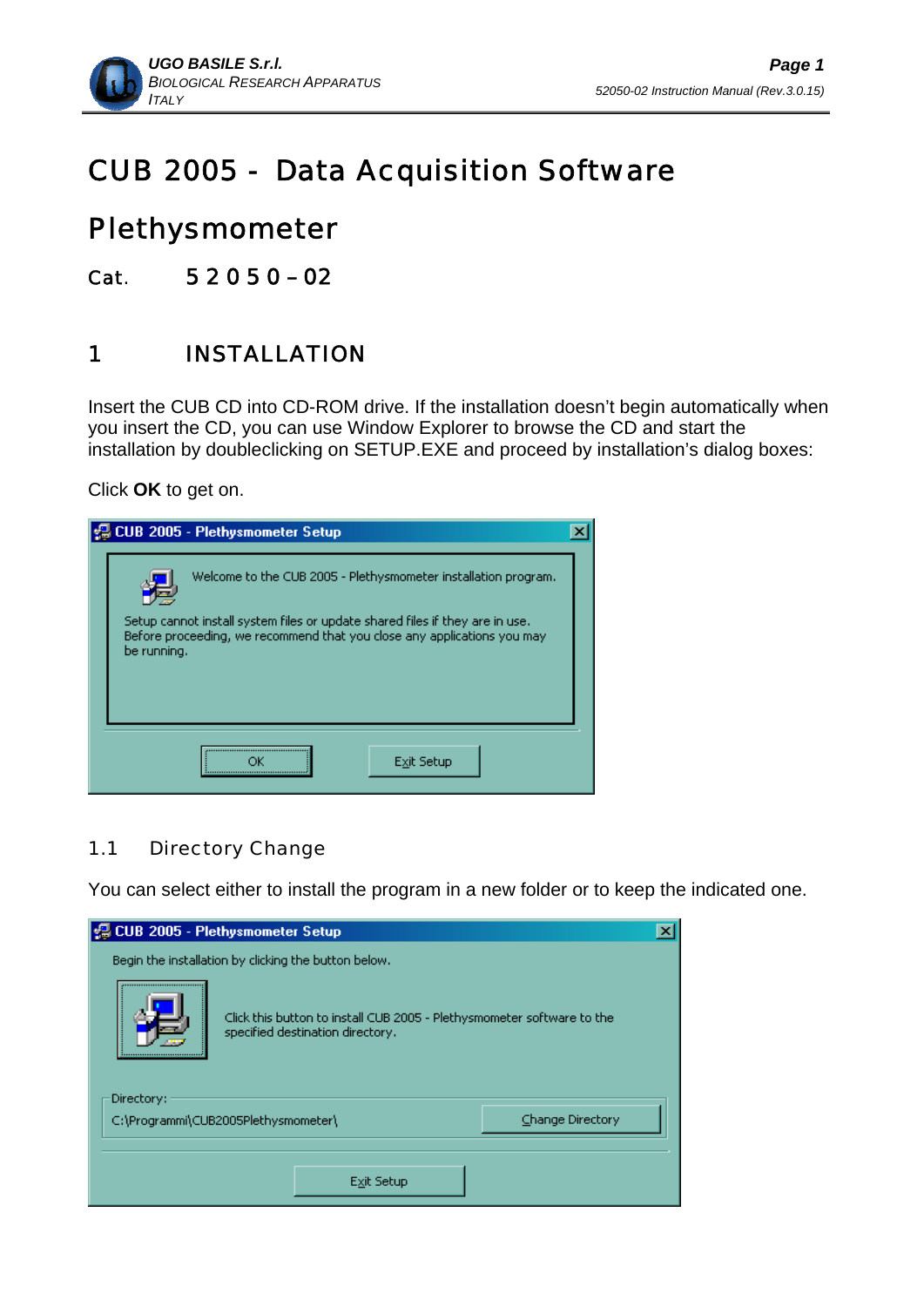<span id="page-7-0"></span>

If this window appears, during the installation, depress the key **Yes**.

| <b>Version Conflict</b>                                                                                                         |  |  |  |  |  |  |  |  |  |
|---------------------------------------------------------------------------------------------------------------------------------|--|--|--|--|--|--|--|--|--|
| A file being copied is not newer than the file currently on your<br>system. It is recommended that you keep your existing file. |  |  |  |  |  |  |  |  |  |
| 'C:\WINNT\system32\msrepl40.dll'<br>File name:                                                                                  |  |  |  |  |  |  |  |  |  |
| Description: 'Microsoft Replication Library                                                                                     |  |  |  |  |  |  |  |  |  |
| Your version: '4.0.9025.0'                                                                                                      |  |  |  |  |  |  |  |  |  |
| Do you want to keep this file?                                                                                                  |  |  |  |  |  |  |  |  |  |
| No to All<br>No<br>Yes                                                                                                          |  |  |  |  |  |  |  |  |  |

## 1.2 Activation key

Every time the program is opened, in case the activation key has not been inserted, the following window appears, indicating:

- the remaining days for the activation of the program
- e-mail & web addresses
- the code number to be sent to Ugo Basile S.r.l. to obtain the activation key



Once the activation key is obtained, insert the code number and depress **OK**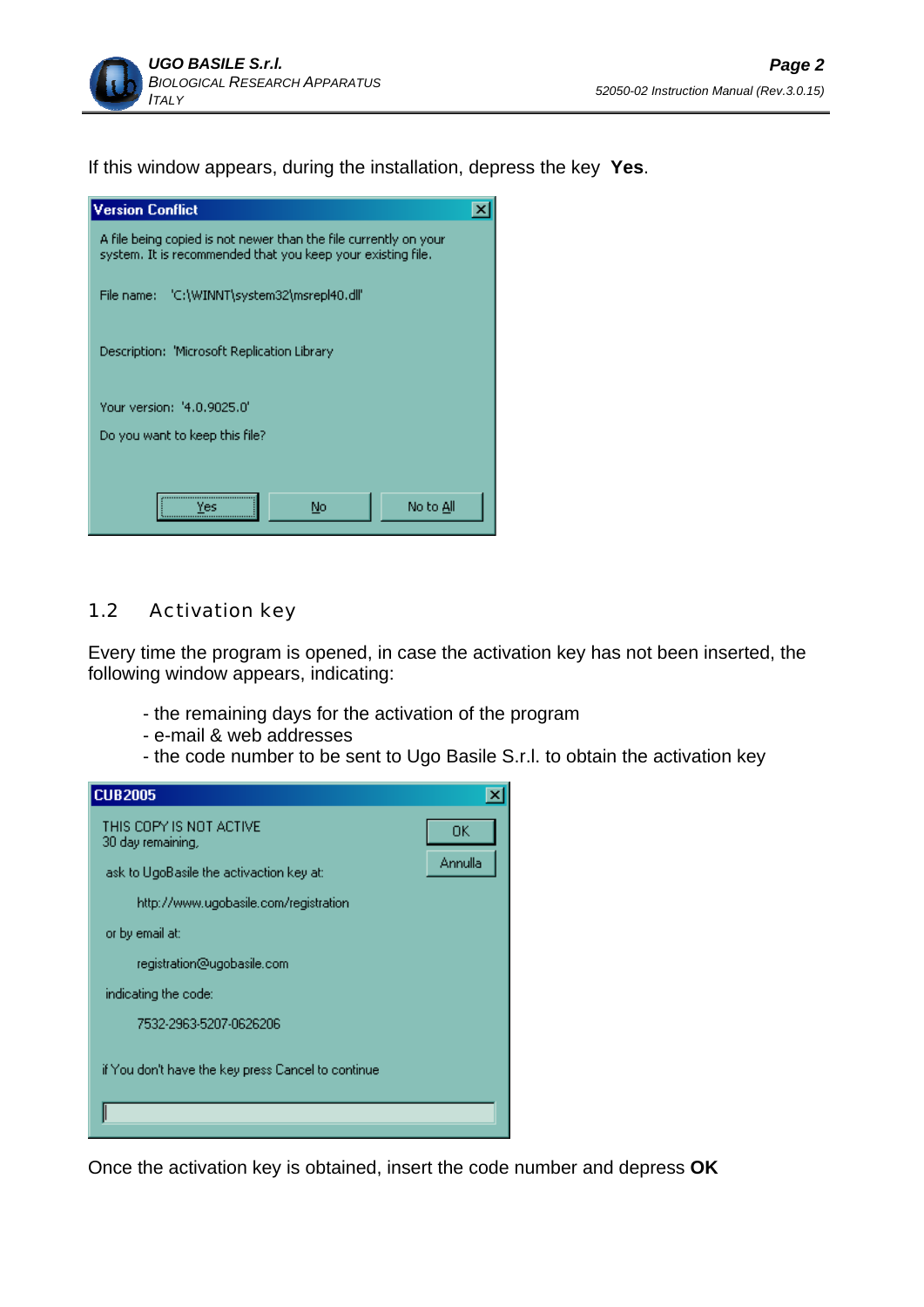<span id="page-8-0"></span>

# 2 INITIAL OPERATION

You need first to configure the program.

The configuration file automatically opens when you first open the CUB Software. Afterwards, you can locate it in menu "FILE", submenu "CONFIGURATION".

#### 2.1 Head Menu File – submenu Configuration

| <b>S. Instrument Configuration</b> |                         | 図 |
|------------------------------------|-------------------------|---|
| Identification: 01                 |                         |   |
|                                    | File Name: Plet7140.ist |   |
|                                    | Type: PLET7140          |   |
|                                    |                         |   |
| Serial Port: 1                     |                         |   |
| Speed: 300                         |                         |   |
| Parity: e                          |                         |   |
| Bit: $\sqrt{7}$                    |                         |   |
| Stop: 1                            |                         |   |
|                                    | <b>OK</b><br>Cancel     |   |

Make sure you follow the recommendations & instructions below:

**Serial Port***:* select the number of the serial port that corresponds to the connector to which the instrument is branched.

**Speed***:* select 300 of baud-rate.

**Important !** Before opening the CUB software, the instrument should be connected to the PC and all the operations described in the sub-heading 6.1 of the 7140 Instruction Manual should be carried on. Check that even on the instrument the same baud-rate has been set.

The remaining parameters should be set as shown in the window above.

In case there are still communication problems, test the Serial Port.

#### 2.2 Head Menu File – submenu Serial Port Test, Re-open Ports

| <b>CUB2005</b> |  |
|----------------|--|
|                |  |
| ΠÏ             |  |

In this way you can really verify the serial ports that are enabled to get linked to the instrument.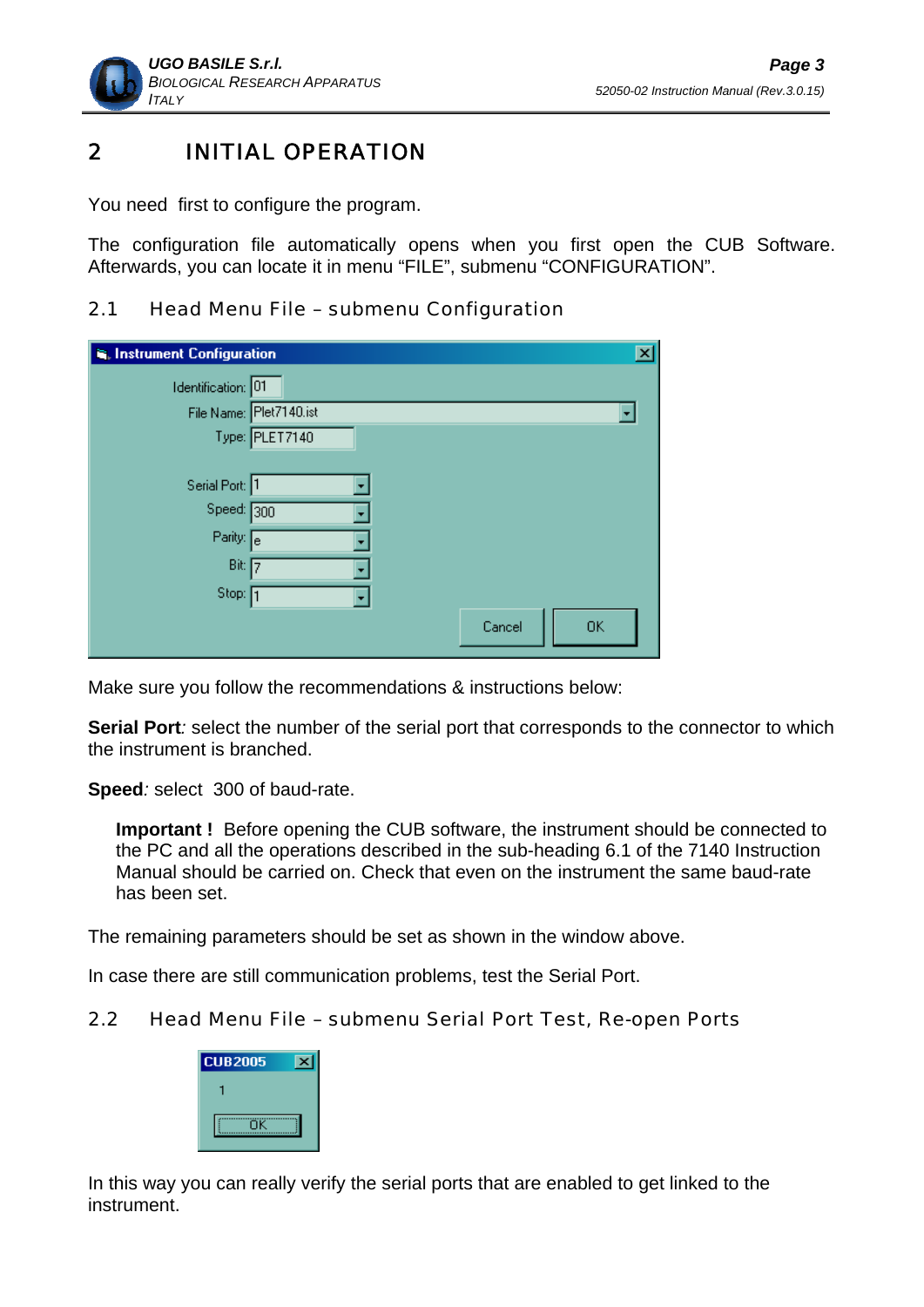<span id="page-9-0"></span>

# 3 COMMAND DESCRIPTION

At the start, you see the workspace for the instrument.

**The first line** indicates: the logo, the manufacturer, the abbreviated name and catalogue number of the instrument, the serial port and its state (e.g. active:COM1, disabled:COM1).

**Head Menu Bar**. **File** and **Help** pop**-**menu. You find a list of sub-menu for visual/export data, Serial Port Test, Re-open Ports, Serial Configuration and Instruction Manual.

**WorkWindow.** Main window for setting the instrument parameters.

**Foot Menu Bar. Send Data**, **Memory**, **Panel Contrast**, **Set Serial Port** and **Data Acq.** are the menu with the common commands to Ugo Basile instruments.



# 4 NORMAL OPERATION

At the start you see the workspace for the instrument. See paragraph [5-WORK WINDOW,](#page-10-1) [6-FOOT MENU BAR](#page-13-1) and[6FOOT MENU BAR](#page-13-1)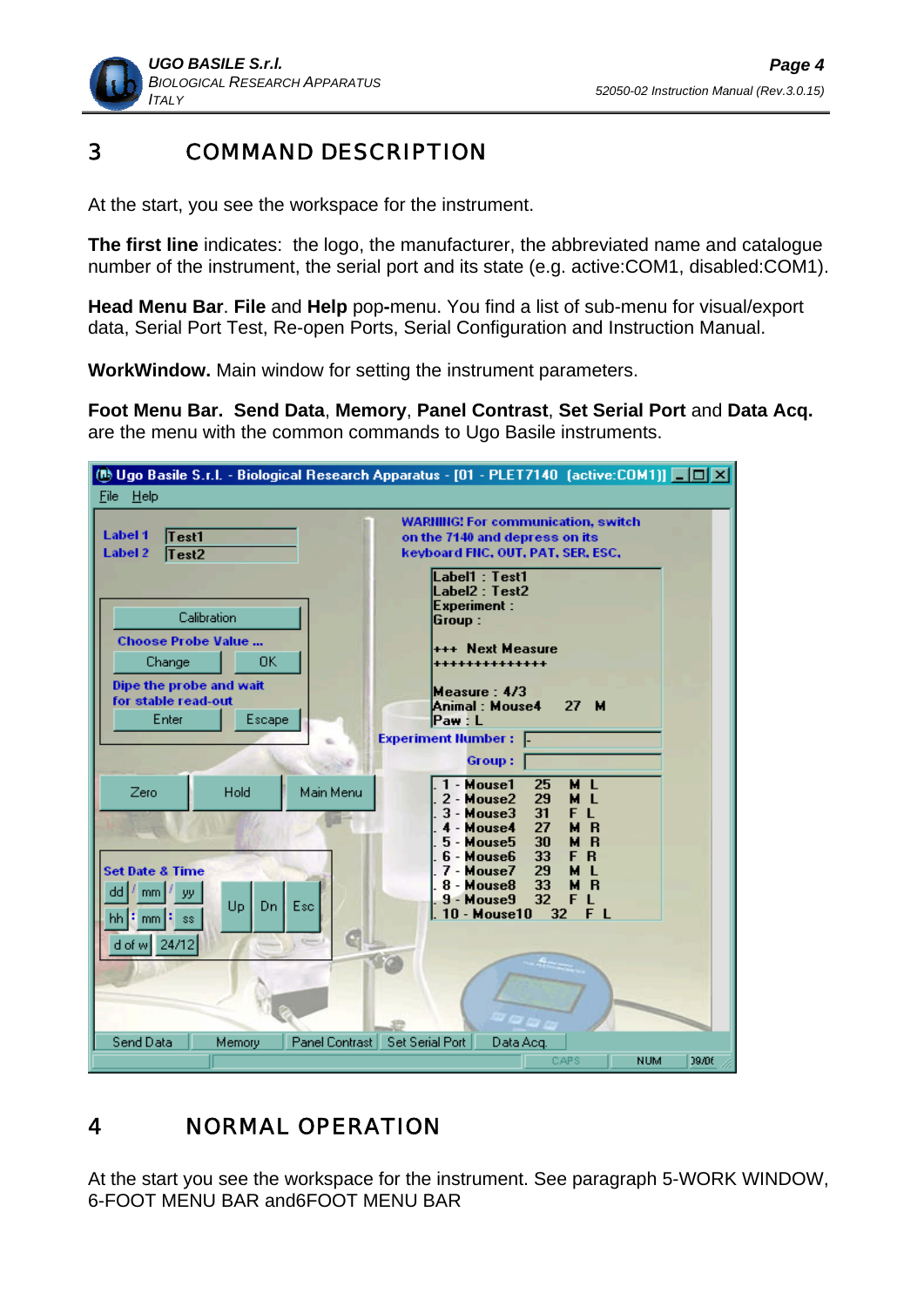<span id="page-10-0"></span>

# <span id="page-10-1"></span>5 WORK WINDOW

You can set the instrument parameters.



On:

#### 5.1 Label 1

The user can insert an alphanumeric information.

These information, names, abbreviations, etc., are added to any acquired measurement.

#### 5.2 Label 2

The user can insert a second alphanumeric information.

These information, names, abbreviations, etc., are added to any acquired measurement.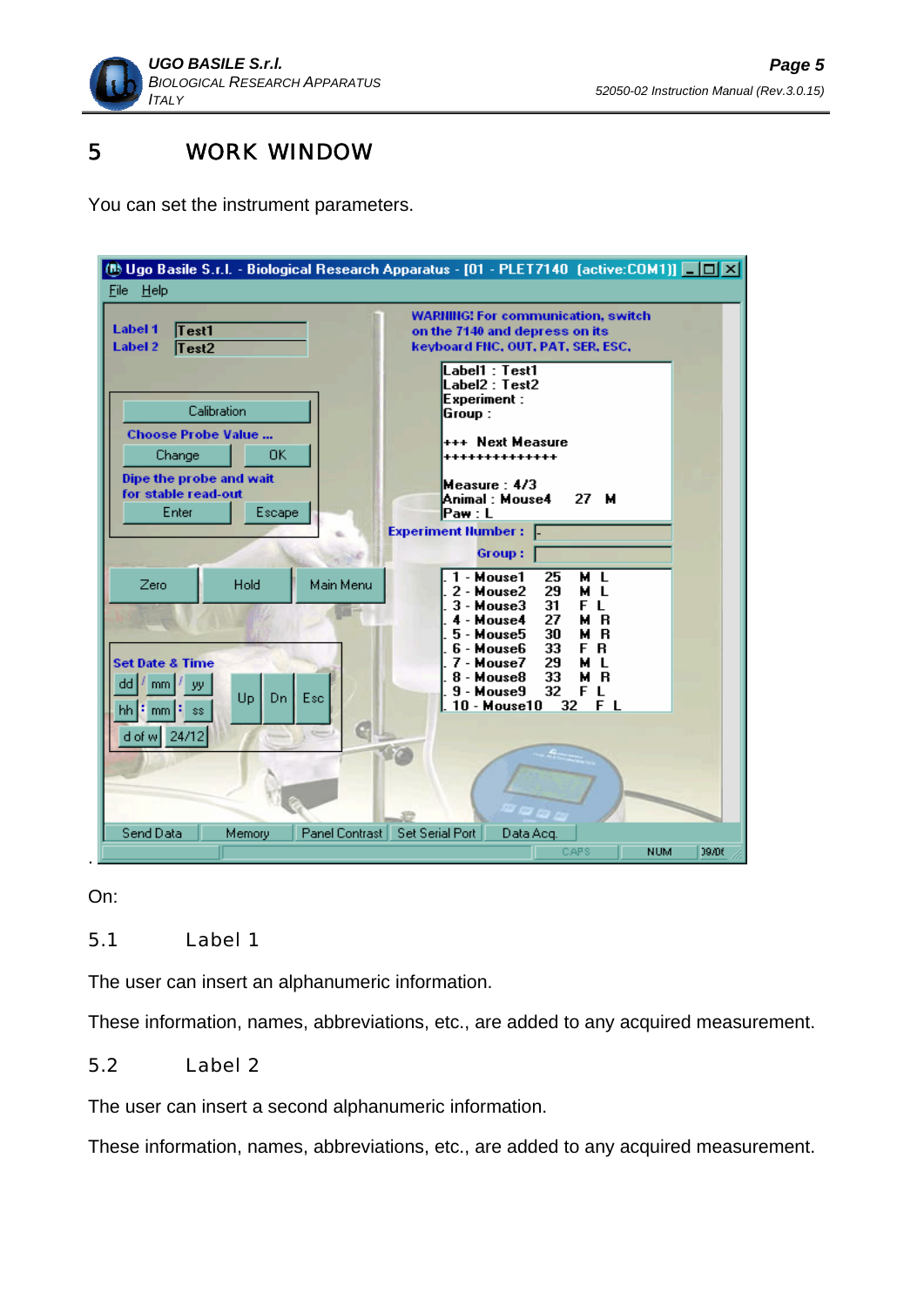<span id="page-11-0"></span>

## 5.3 Calibration

Set the desired volume of the calibration probe by **Change** key (from 0.5 to 8 ml), see the number on the instrument display. Confirm or cancel by **Ok** or **Escape** key.

Dip the selected calibration probe into cell, wait for a few seconds until the value indicated on the display is stable and press **Enter** key

See paragraph 4.6 of the 7140 Instruction Manual.

#### 5.4 Zero

By pressing the **Zero** key the meter is automatically zeroed, provided the water is in the marked range (red lines on the cell tube) and the instrument warmed up.

See paragraph 4.5 of the 7140 Instruction Manual.

#### 5.5 Hold

By pressing **Hold** key the measure is recorded.

See paragraph 4.7 of the 7140 Instruction Manual.

#### 5.6 Main Menu

Set the instrument display on main menu.

#### 5.7 Set Date & Time

Press the appropriated key to change the value via the **Up/Dn** keys, see the number on the instrument display.

See paragraph 7.2 of the 7140 Instruction Manual.

#### 5.8 Experiment Number and Group

The **Experiment Number** and **Group** windows are enabled only on **Win-Das 2005**  software. This is a Data Acquisition software cat.52010, complete of Data-Base Animal and Supervisor-User system.

#### 5.9 INFO Window

This window indicates the information associated to the next measure.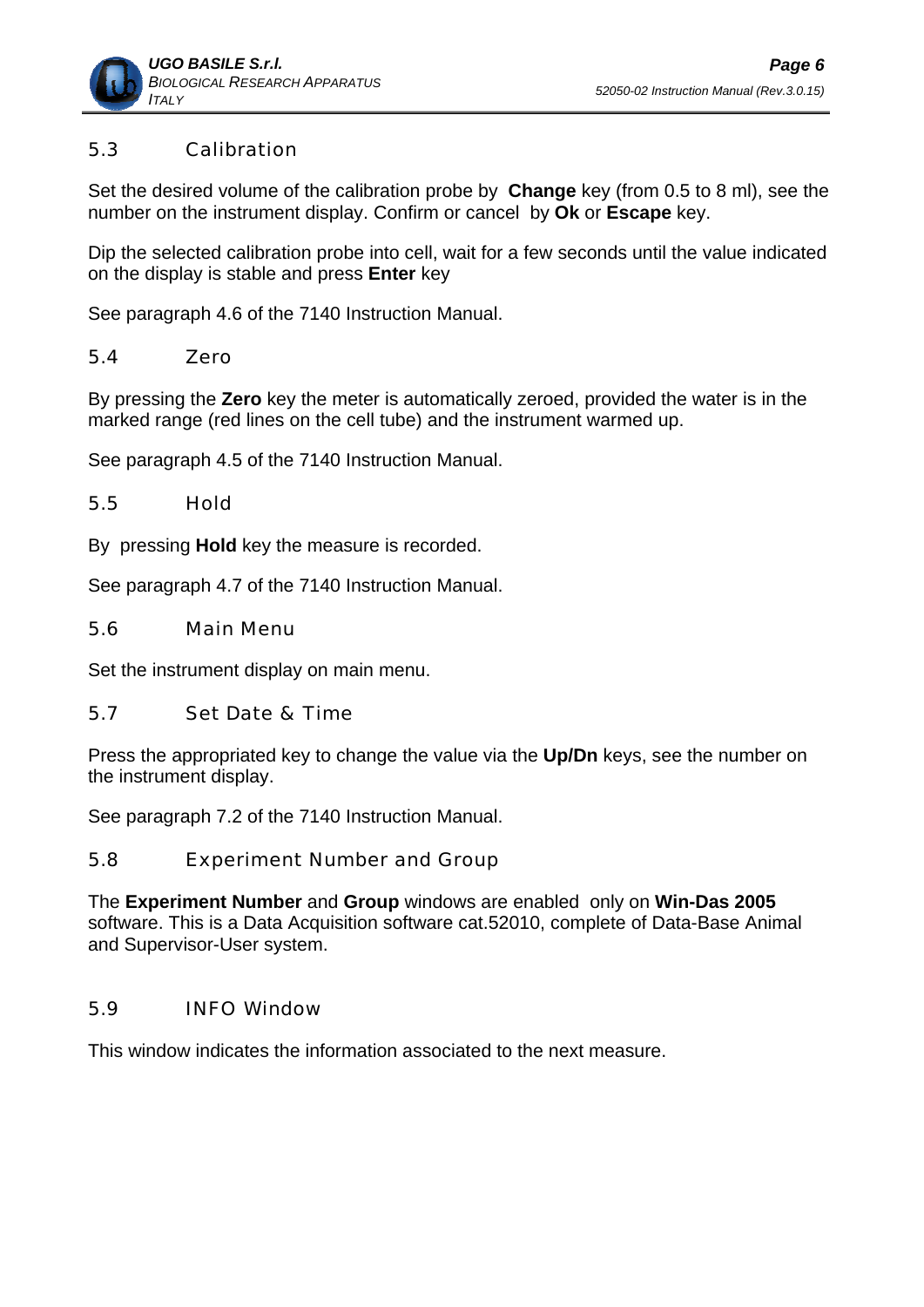<span id="page-12-0"></span>

| Label1: Test1<br>Label2 : Test2<br>Experiment :<br>Group : |    |   |  |
|------------------------------------------------------------|----|---|--|
| +++ Next Measure<br>,,,,,,,,,,,,,                          |    |   |  |
| Measure : 1/3<br>Animal : Mouse1<br>'aw - L                | 25 | м |  |

#### <span id="page-12-1"></span>5.10 ANIMAL Window

This window indicates the sequence number, the name, the weight, the sex and paw of the animal.

| 1 - Mouse1   | 25 | м      |  |
|--------------|----|--------|--|
| 2 - Mouse2   | 29 | н<br>L |  |
| $3 - Mouse3$ | 31 |        |  |
| 4 - Mouse4   | 27 | R<br>м |  |
| 5 - Mouse5   | 30 | м<br>R |  |
| 6 - Mouse6   | 33 | R<br>F |  |
| 7 - Mouse7   | 29 | м<br>L |  |
| 8 - Mouse8   | 33 | м<br>R |  |
| 9 - Mouse9   | 32 | F      |  |
| 0 - Mouse10  | 32 |        |  |
|              |    |        |  |

To carry out the setting, open the window "Set Animal" by clicking two times on the white window ANIMAL, below the line "Group", and fill the table with the name and/or number in the column "animal", "sex", "weight".

| <b>Set Animal</b><br>図 |                     |                   |                |                 |  |  |  |  |  |
|------------------------|---------------------|-------------------|----------------|-----------------|--|--|--|--|--|
|                        | animal              | sex               | <b>paw</b>     | weight          |  |  |  |  |  |
| 1                      | Mouse1              | MMM               | L <b>⊽</b> ⊏ B | 25              |  |  |  |  |  |
| $\overline{2}$         | Mouse2              | MMMF              | L <b>⊽</b> ⊏ R | 29              |  |  |  |  |  |
| 3                      | Mouse3              | $M \Box \nabla F$ | L <b>⊽</b> ⊏ B | 31              |  |  |  |  |  |
| 4                      | Mouse4              | MMMF              | L ⊏I⊽ B        | $\overline{27}$ |  |  |  |  |  |
| 5                      | Mouse5              | MMMF              | L ⊟⊽ B         | 30              |  |  |  |  |  |
| 6                      | Mouse6              | $M \Box \nabla F$ | L ⊟⊠ B         | 33              |  |  |  |  |  |
| 7                      | Mouse7              | MELF              | L ⊽⊓ R         | $\sqrt{29}$     |  |  |  |  |  |
| 8                      | Mouse8              | MMMF              | L ⊏I⊽ B        | 33              |  |  |  |  |  |
| 9                      | Mouse9              | $M \Box \nabla F$ | L ⊽⊟ B         | 32              |  |  |  |  |  |
| 10                     | Mouse10             | M ⊟⊠ F            | L <b>⊽</b> ⊏ R | 32              |  |  |  |  |  |
| 11                     | Mouse <sub>11</sub> | MMMF              | L 反□ B         | 29              |  |  |  |  |  |
|                        | 12 Mouse12          | $M \Box \nabla F$ | L <b>⊽</b> ⊟ R | 30              |  |  |  |  |  |
|                        |                     |                   | cancel         | ok              |  |  |  |  |  |

To associate one or more measure to the same animal paw, see the window **Data Acq.** on the foot menu bar.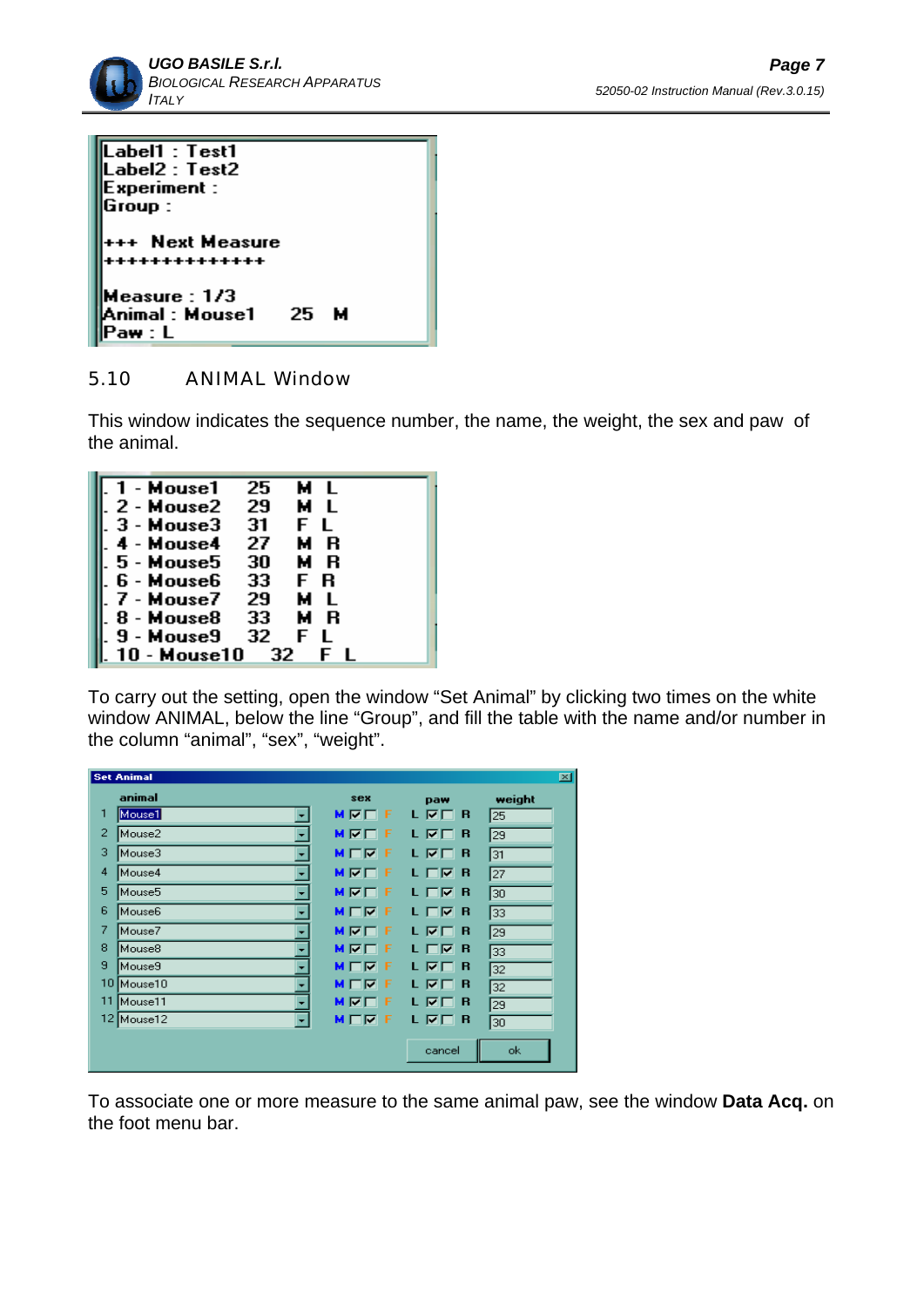<span id="page-13-0"></span>

# <span id="page-13-1"></span>6 FOOT MENU BAR

This menu bar contains the common commands to Ugo Basile Instruments.

#### 6.1 Send Data

- **Send Data in Real Time.** To send data from the instrument in real time only to PC or to PC and an optional **Miniprinter 7145,** press **to PC** or **to PC & Prnt.**  keys.
- **Send All Data in memory.** All recorded data in the instrument memory are sent with or without data & time press **Yes** or **No** keys**.**
- **Send data from the instrument to PC or to PC** and an optional **Miniprinter 7145** press **to PC** or **to PC & Prnt.** key.
- **To abort** the data transfer, press the **Stop** key.

See paragraphs 6.1 and 7 of the 7140 Instruction Manual.



#### 6.2 Memory

The **Memory Reset** and **Yes** keys reset the instrument memory.

This command can be useful, for instance, when the operator prefers to dump the data from previous experiments, before starting a fresh experimental session.

See paragraph 7.1 of the 7140 Instruction Manual.

| <b>Experiment Humber • ILLEL</b> | <b>MEMORY</b>                  |  |  |  |  |  |  |  |
|----------------------------------|--------------------------------|--|--|--|--|--|--|--|
| Memory Reset                     |                                |  |  |  |  |  |  |  |
| Yes                              | No                             |  |  |  |  |  |  |  |
| Send Data                        | <b>Panel Contras</b><br>Memory |  |  |  |  |  |  |  |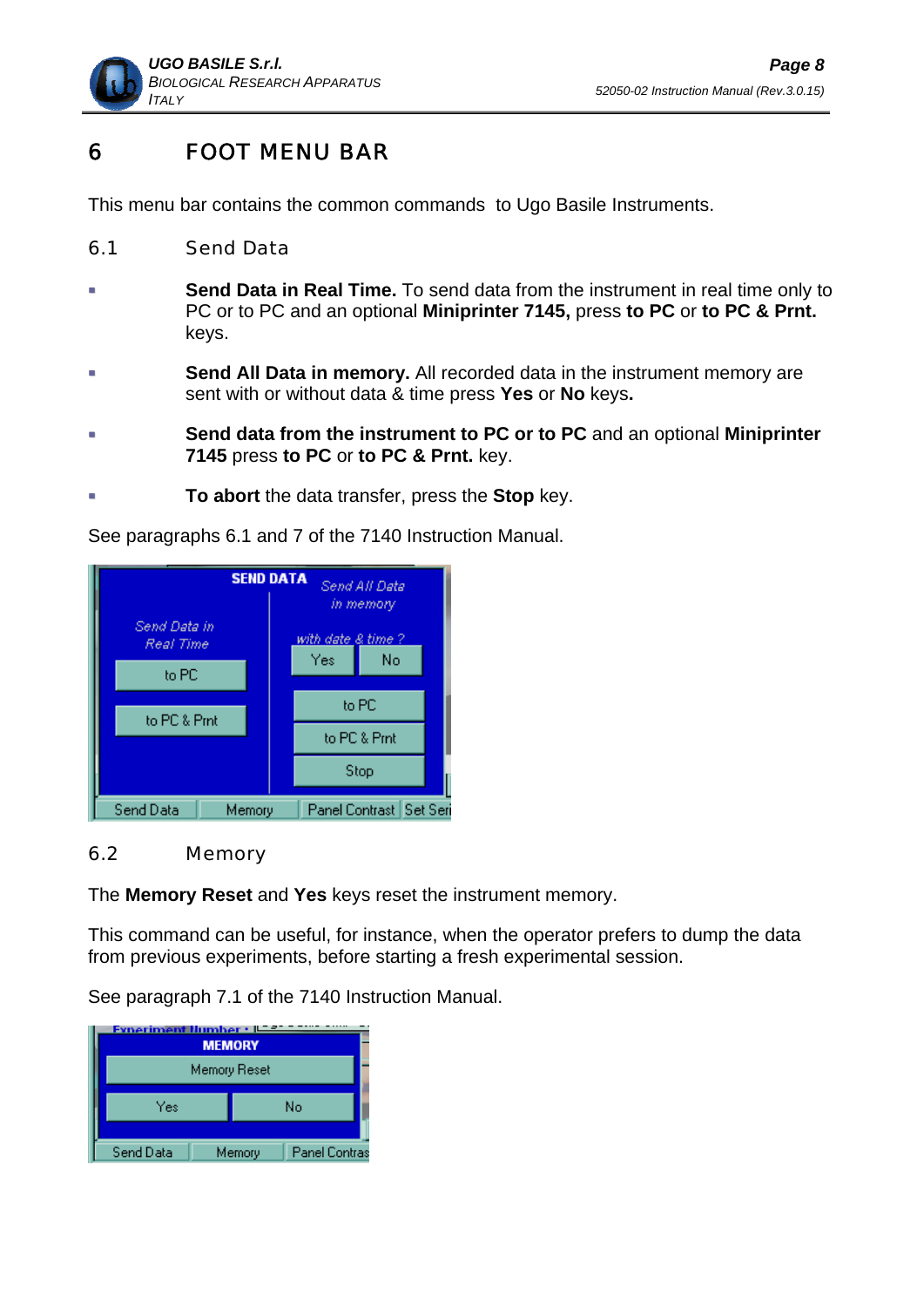<span id="page-14-0"></span>

## 6.3 Panel Contrast

To modify the display contrast of the instrument, click on the Display Contrast key and then press **High/Low** keys.

See paragraph 7.3 of the 7140 Instruction Manual.

| <b>PANEL CONTRAST</b> |        |                     |  |  |  |  |  |  |  |
|-----------------------|--------|---------------------|--|--|--|--|--|--|--|
| Display Contrast      |        |                     |  |  |  |  |  |  |  |
| Low                   | Escape |                     |  |  |  |  |  |  |  |
| Send Data             |        |                     |  |  |  |  |  |  |  |
|                       |        | Panel Cor<br>Memory |  |  |  |  |  |  |  |

#### 6.4 Set Serial Port

The user can set the address of the instrument. Normally it is 01.

See paragraph 6.1 of the 7140 Instruction Manual.



#### 6.5 Data Acq.

The **Delete Last Measure** key deletes the last acquired datum considered null*.* In this case the datum is not saved in the database "Acquired Data".

The **Manual Animal Identification** opens a yellow window with the animal list, you can select in real time the animal for the next measure (e.g. select **Animal4** and see on the **INFO Window** the new value).

The **Identify Number with channel N°** is not used for this instrument.

The **N° of Meas. for each Ani.** is the number of measure with the same selected animal.

The **Alternate Paw** associates the right or left paw each N° of Measures previously inserted.

The **Select first** select from the list the first animal.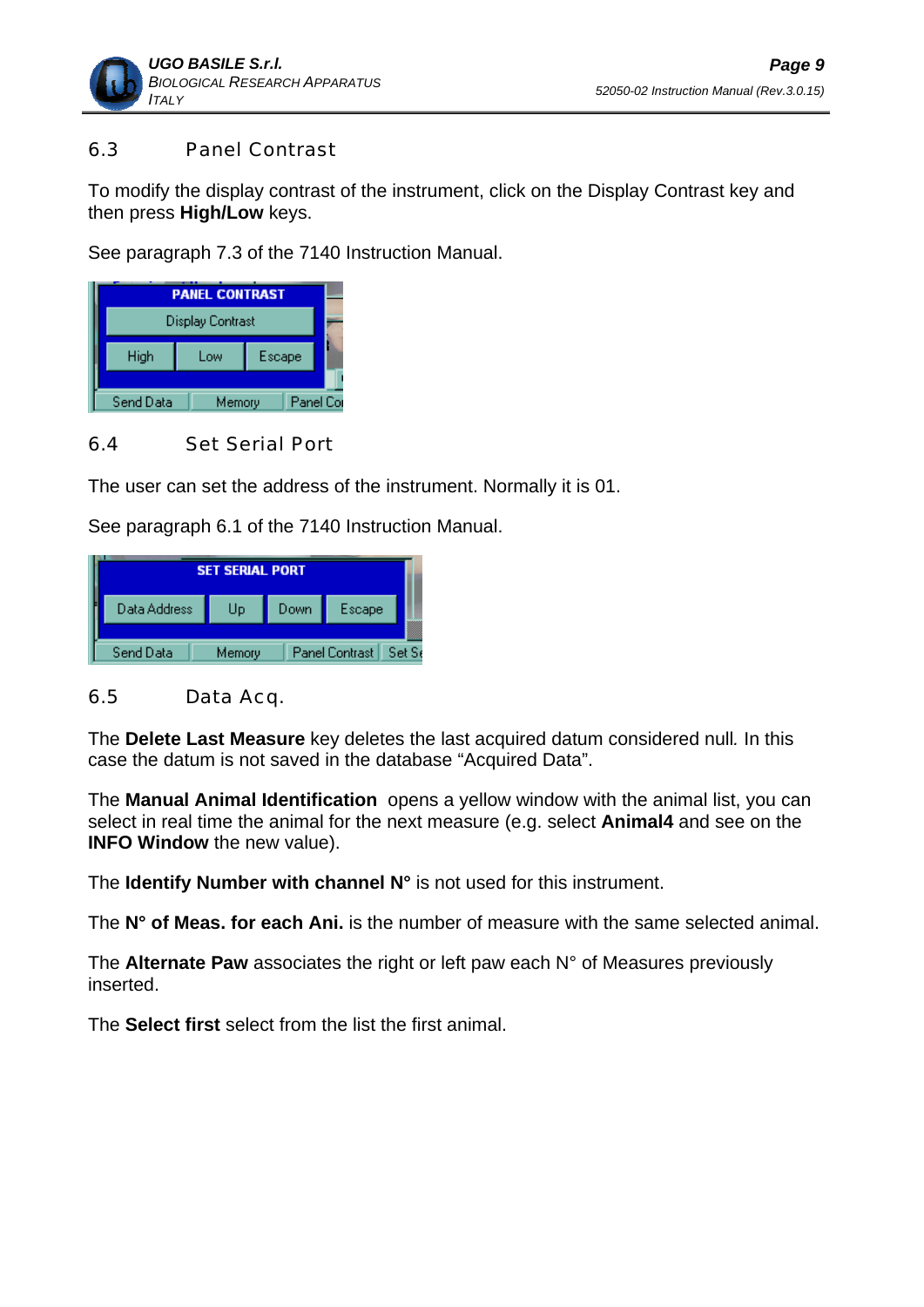<span id="page-15-0"></span>



# 7 HEAD MENU BAR

## 7.1 Menu File



### *7.1.1. 01-PLET7140*

The Work Window

#### *7.1.2. Acquired Data*

It is the data-base, where all the data received by the instrument are recovered. It consists of several columns, which individually mean:

- **BATE DATE** Shows hour and date when the PC has acquired the datum.
- **EXPERIMENT** Not used. For WinDAS 2005 Software only.
- **TYPE** Name of the instrument and its catalogue number.
- **IDENT** Shows address number of the instrument.
- **ACQUIRED DATA** Shows the complete datum received from the instrument.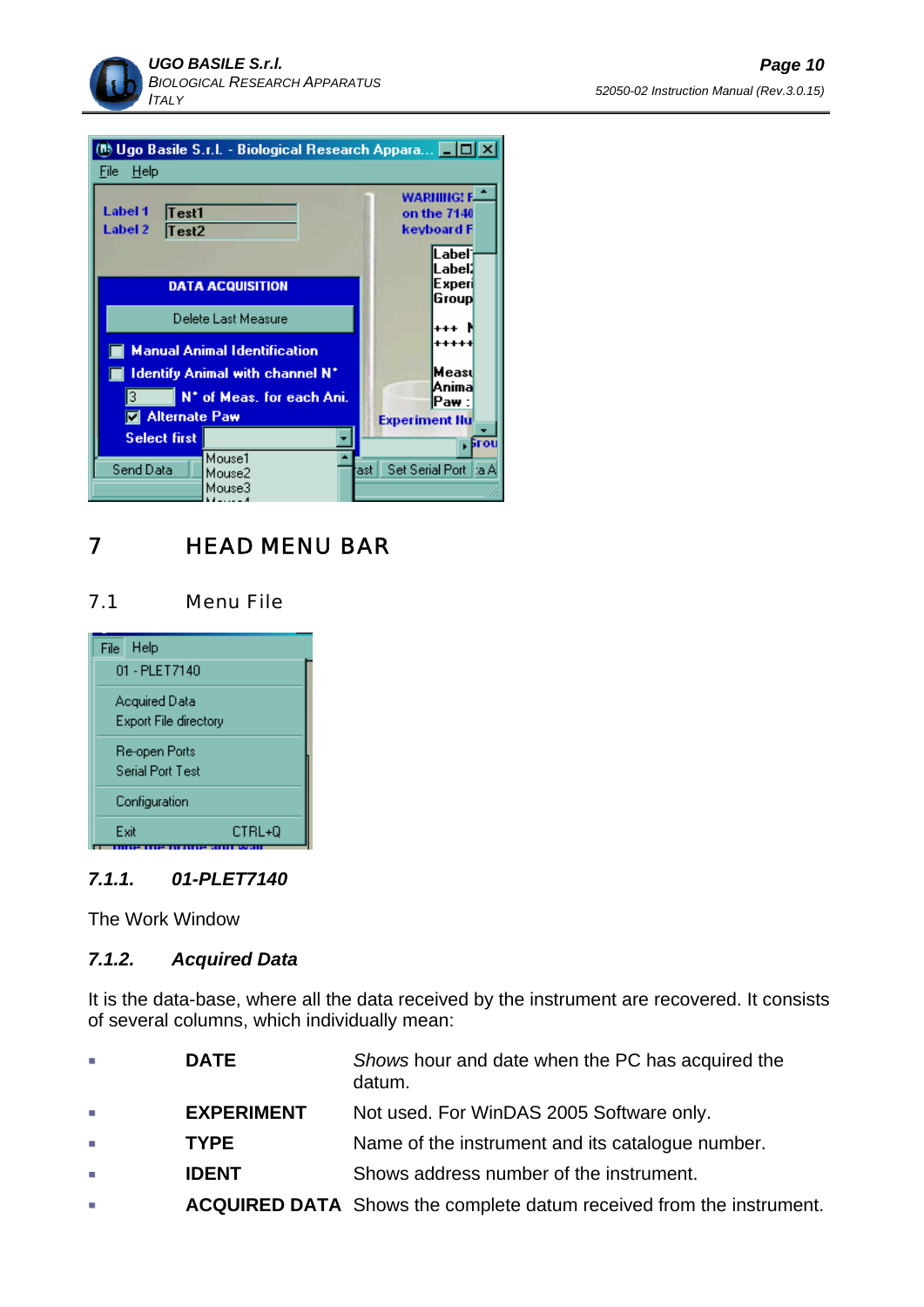| $\Box$         | <b>GROUP</b>    | Not used. For WinDAS 2005 Software only.                                          |
|----------------|-----------------|-----------------------------------------------------------------------------------|
| <b>D</b>       | <b>SEQUENCE</b> | Not used. For WinDAS 2005 Software only.                                          |
| $\mathbf{u}$   | <b>ANIMAL</b>   | The name connected to a specific lane. See 'Set Animal'<br>table, paragraph 5.100 |
| $\sim$         | <b>SEX</b>      | See 'Set Animal' table, paragraph 5.100                                           |
| $\blacksquare$ | <b>PAW</b>      | See 'Set Animal' table, paragraph 5.100                                           |
| ×              | <b>WEIGHT</b>   | See 'Set Animal' table, paragraph 5.100                                           |
| $\blacksquare$ | <b>LABEL1</b>   | Information string inserted by the user.                                          |
| $\Box$         | <b>LABEL2</b>   | Second information string inserted by the user.                                   |

|               | <u>- 미지</u><br>(b) Ugo Basile S.r.l. - Biological Research Apparatus - [Acquired Data] |                 |              |  |              |                                                          |   |                |   |                       |   |        |        |                            |
|---------------|----------------------------------------------------------------------------------------|-----------------|--------------|--|--------------|----------------------------------------------------------|---|----------------|---|-----------------------|---|--------|--------|----------------------------|
| <b>B</b> Elle | Help                                                                                   |                 |              |  |              |                                                          |   |                |   |                       |   |        |        | 그리지                        |
|               | Ŵ.                                                                                     | E               | ASC O G DESC |  | ◾            | order                                                    | М | Export         | П | refresh each measure  |   | [STOP] |        |                            |
|               | DATE                                                                                   | EXPERIMENT TYPE |              |  |              | IDENT ACQUIRED DATA GROUP SEQUENCE ANIMAL SEX PAW WEIGHT |   |                |   |                       |   |        | LABEL1 | LABEL2 $\boxed{\triangle}$ |
|               | 09/06/06 10.20.37                                                                      |                 | PLET7140 01  |  | +00.91 1MR01 |                                                          |   | 0              |   | Mouse1   M            |   | 25     | Test1  | Test2                      |
|               | 09/06/06 10.20.50                                                                      |                 | PLET7140 01  |  | +01.12 1ML01 |                                                          |   | 0              |   | Mouse1  M             |   | 25     | Test1  | Test2                      |
|               | 09/06/06 10.20.56                                                                      |                 | PLET7140 01  |  | +01.05 1MR01 |                                                          |   | 0              |   | Mouse1  M             |   | 25     | Test1  | Test2                      |
|               | 09/06/06 10.21.06                                                                      |                 | PLET7140 01  |  | +01.33 1ML01 |                                                          |   | $\overline{0}$ |   | Mouse1  M             | R | 25     | Test1  | Test2                      |
|               | 09/06/06 10.21.10                                                                      |                 | PLET7140 01  |  | +01.33 1MR01 |                                                          |   | 0              |   | Mouse1  M             | R | 25     | Test1  | Test2                      |
|               | 09/06/06 10.21.14                                                                      |                 | PLET7140 01  |  | +01.35 1ML01 |                                                          |   | 0              |   | Mouse1  M             | R | 25     | Test1  | Test2                      |
|               | 09/06/06 10.21.37                                                                      |                 | PLET7140 01  |  |              | +01.39 1MR02                                             |   | $\Omega$       |   | Mouse2   M            |   | 29     | Test1  | Test2                      |
|               | 09/06/06 10.21.40                                                                      |                 | PLET7140 01  |  | +01.39 1ML02 |                                                          |   | 0              |   | Mouse2   M            |   | 29     | Test1  | Test2                      |
|               | 09/06/06 10.21.49                                                                      |                 | PLET7140 01  |  |              | +01.39 1MR02                                             |   | 0              |   | Mouse2 <sup>M</sup>   |   | 29     | Test1  | Test2                      |
|               | 09/06/06 10.21.55                                                                      |                 | PLET7140 01  |  | +01.38 1ML02 |                                                          |   | $\Omega$       |   | Mouse2 M              | R | 29     | Test1  | Test2                      |
|               | 09/06/06 10.22.11                                                                      |                 | PLET7140 01  |  |              | +01.25 1MR02                                             |   | 0              |   | Mouse2   M            | R | 29     | Test1  | Test2                      |
|               | 09/06/06 10.22.14                                                                      |                 | PLET7140 01  |  | +01.24 1ML02 |                                                          |   | $\Omega$       |   | Mouse2 M              | R | 29     | Test1  | Test2                      |
|               | 09/06/06 10.22.17                                                                      |                 | PLET7140 01  |  |              | +01.25 1MR03                                             |   | 0              |   | Mouse3 <sup>IF</sup>  |   | 31     | Test1  | Test2                      |
|               | 09/06/06 10.22.20                                                                      |                 | PLET7140 01  |  | +01.26 1ML03 |                                                          |   | $\Omega$       |   | Mouse3 <sup>IF</sup>  |   | 31     | Test1  | Test2                      |
|               | 09/06/06 10.22.23                                                                      |                 | PLET7140 01  |  |              | +01.25 1MR03                                             |   | $\Omega$       |   | Mouse3 <sup></sup> IF |   | 31     | Test1  | Test2                      |
|               | 09/06/06 10.22.25                                                                      |                 | PLET7140 01  |  | +01.26 1ML03 |                                                          |   | 0              |   | Mouse3 <sup>IF</sup>  | R | 31     | Test1  | Test2                      |
|               | 09/06/06 10.22.27                                                                      |                 | PLET7140 01  |  |              | +01.26 1MR03                                             |   | 0              |   | Mouse3 <sup>IF</sup>  | R | 31     | Test1  | Test2                      |
|               | 09/06/06 10.22.30                                                                      |                 | PLET7140 01  |  | +01.24 1ML03 |                                                          |   | $\Omega$       |   | Mouse3 IF             | R | 31     | Test1  | ы<br>Test2                 |
|               | <b>CAPS</b><br><b>NUM</b><br>09/06/06<br>10.40                                         |                 |              |  |              |                                                          |   |                |   |                       |   |        |        |                            |

#### *7.1.2.1.* **Data Alteration**



**Insert a new datum in the list**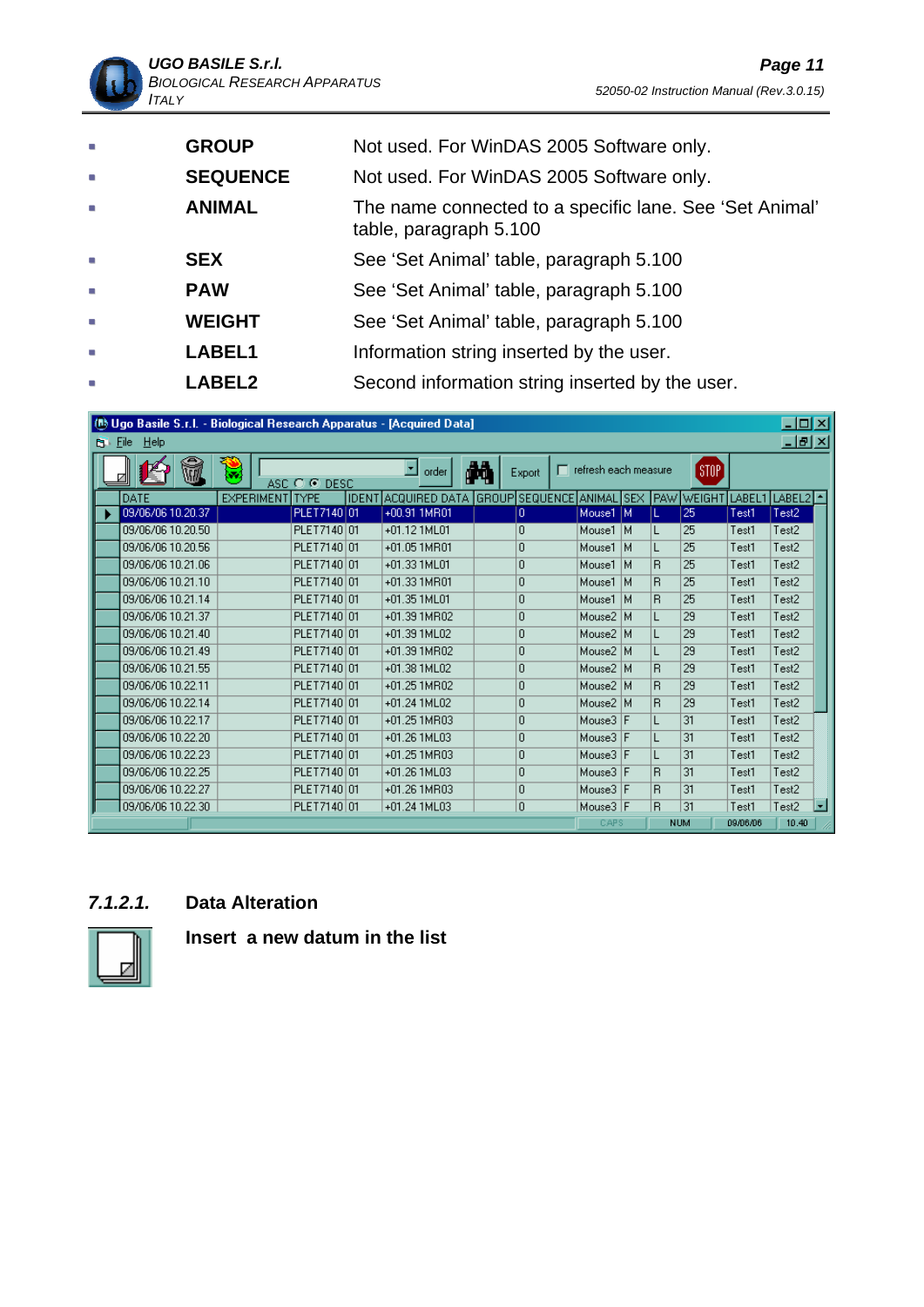

| insert new data              | $\overline{\mathsf{x}}$ |
|------------------------------|-------------------------|
|                              |                         |
| Experiment:                  |                         |
| Type:                        |                         |
| Acquired Data:               |                         |
| Group:                       |                         |
| Sex:                         |                         |
| Paw:                         |                         |
| Weight:                      |                         |
| Label1:                      |                         |
| Label2:                      |                         |
|                              |                         |
| load current record (if any) | 0K<br>Cancel            |



# **Modify existing datum**

| , Modify data                |                                | $\overline{\mathbf{x}}$ |
|------------------------------|--------------------------------|-------------------------|
|                              |                                |                         |
| Experiment: 0                |                                |                         |
|                              | Type: PLET7140                 |                         |
|                              | Acquired Data: 01 +00.91 1MR01 |                         |
| Group:                       |                                |                         |
|                              | Sex: Male                      |                         |
| Paw: Left                    |                                |                         |
| Weight: 25                   |                                |                         |
| Label1: Test1                |                                |                         |
| Label2: Test2                |                                |                         |
|                              |                                |                         |
| load current record (if any) |                                | <b>OK</b><br>Cancel     |



#### **Delete selected datum after confirm**





#### **Delete all data after double confirm**



| <b>Confirm</b> |    |  |
|----------------|----|--|
| Are you sure?  |    |  |
|                | No |  |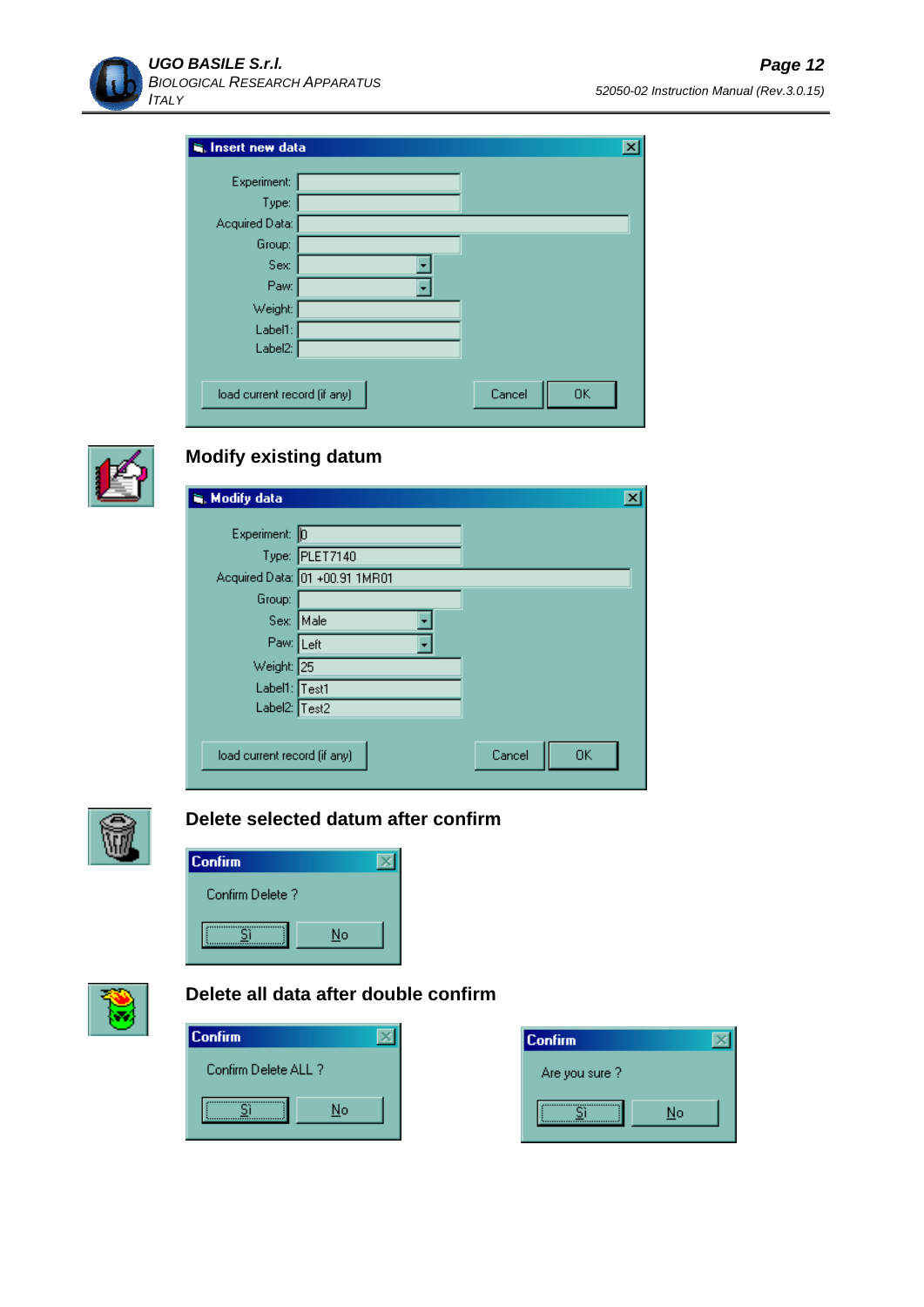

### *7.1.2.2.* **Data Export**





| <b>ANIMAL</b>      |  |
|--------------------|--|
| GROUP              |  |
| SEQUENCE           |  |
| ANIMAL             |  |
| SEX                |  |
| PAW                |  |
| WEIGHT             |  |
| LABEL1             |  |
| LABEL <sub>2</sub> |  |



## **Select parameters for query**

| , Data Selection |   | $\overline{\mathbf{x}}$ |
|------------------|---|-------------------------|
|                  |   |                         |
| Experiment:      |   |                         |
| Type:            | с |                         |
| Group:           |   |                         |
| Sex:             | c |                         |
| Paw:             |   |                         |
| Label1: Test1    |   |                         |
| Label2:          |   |                         |
|                  |   | Select<br>Cancel        |
|                  |   |                         |

Export

#### **Export data to file MS-Excel csv compatible. Save the data-file with a name**

| Save As                                   |                                                                                                                                      |                            |                                                                                                                                                                                                      | 2 X              |
|-------------------------------------------|--------------------------------------------------------------------------------------------------------------------------------------|----------------------------|------------------------------------------------------------------------------------------------------------------------------------------------------------------------------------------------------|------------------|
| Salva jn:                                 | Documenti                                                                                                                            |                            | ← 图 命 图 →                                                                                                                                                                                            |                  |
| Cronologia<br>Desktop<br>zo.<br>Documenti | eBook personali<br>File ricevuti<br>Immagini<br>l io<br>LabVIEW Data<br>Musica<br>My eBooks<br>My Music<br>Origini dati utente<br>59 | ∭ANSA_it - COSTITUZIONE UE | Security<br>TabelleASCII<br>Untitled<br>USBChiavetta<br>Webshots Data<br><b>Webshots Imported Collections</b><br><b>an</b> 001F01R1.BAK<br>略 001F01R1.DWG<br>$11111$ .csv<br>26pc.series.chart.5.zip | <b>LAARA</b>     |
| Risorse del co                            | Nome file:<br>Sal <u>v</u> a come:                                                                                                   | Plet1.csv<br>".csv         |                                                                                                                                                                                                      | Salva<br>Annulla |
| Risorse di rete                           |                                                                                                                                      |                            |                                                                                                                                                                                                      |                  |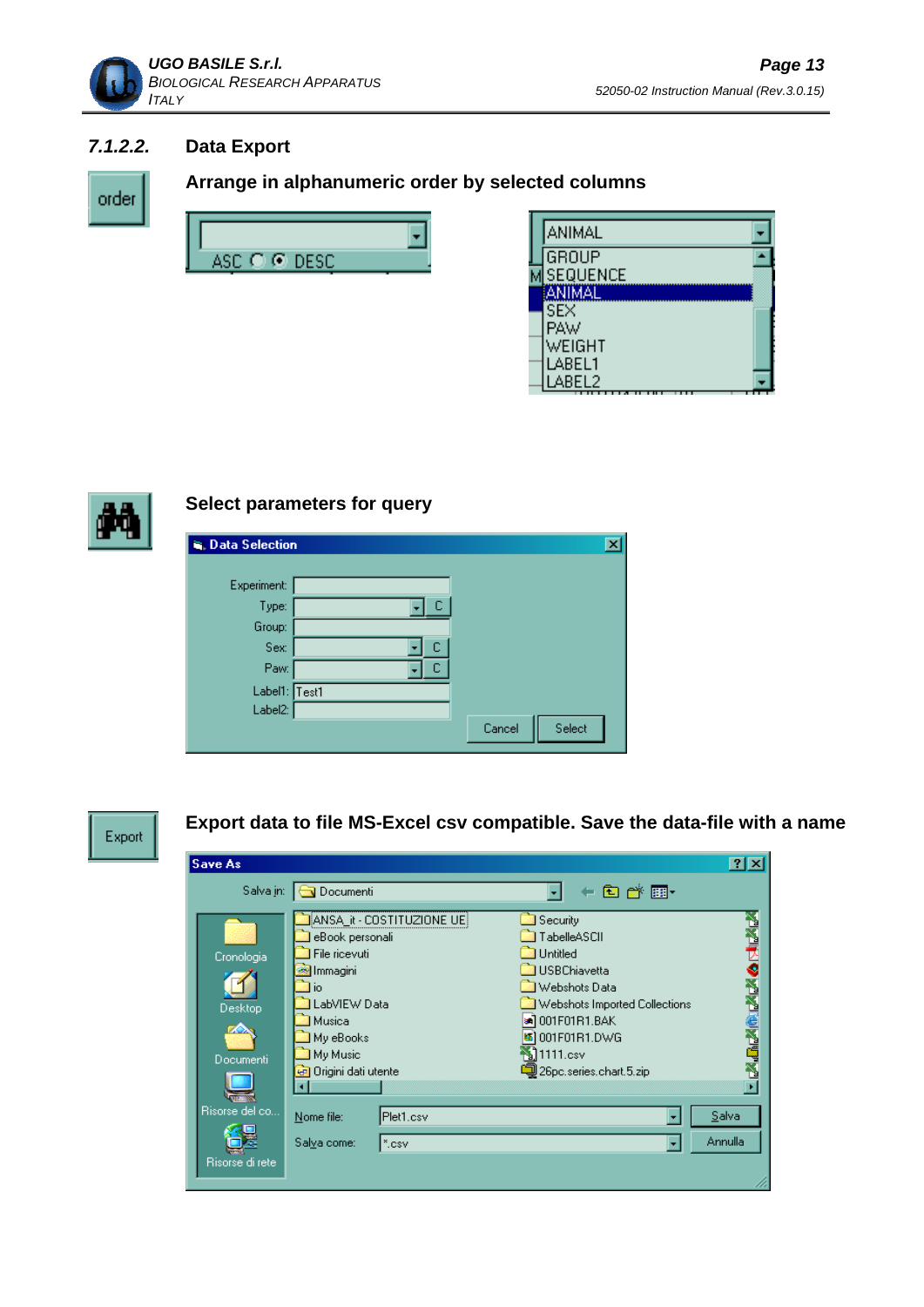

To open in EXCEL a file generated by the CUB program, proceed as follows:

- **Open the program EXCEL.**
- **From the menu 'File' depress 'Open'.**
- **Look for the directory containing the file to be opened.**

(Normally you will find it in the folder 'Documents'. Then you can select the directory where you want to save the data by setting them in the program CUB, from the menu 'File' and then 'Export File Directory').

- Select the 'Type of File' (in our case, it is a Text File type ".csv").
- Select the name of the file you want to open.

| <b>N</b> Microsoft Excel       |                                                                                                                                                                                                                                    |                                                                                                                                                                  |                           |
|--------------------------------|------------------------------------------------------------------------------------------------------------------------------------------------------------------------------------------------------------------------------------|------------------------------------------------------------------------------------------------------------------------------------------------------------------|---------------------------|
| File:                          | Modifica Visualizza Inserisci Formato Strumenti Dati Finestra                                                                                                                                                                      | $\frac{2}{2}$                                                                                                                                                    |                           |
|                                |                                                                                                                                                                                                                                    |                                                                                                                                                                  | - 8 -                     |
|                                |                                                                                                                                                                                                                                    | न। $\mathbf{G} \cdot \mathbf{C}$                                                                                                                                 | S│  言言  言  国  图 € ?       |
|                                | <b>in the time of the convention of the convention of the convention of the convention of the convention of the convention of the convention of the convention of the convention of the convention of the convention of the co</b> |                                                                                                                                                                  |                           |
| $f_{\mathbf{x}}$               |                                                                                                                                                                                                                                    |                                                                                                                                                                  |                           |
|                                |                                                                                                                                                                                                                                    |                                                                                                                                                                  |                           |
| <b>Apri</b>                    |                                                                                                                                                                                                                                    |                                                                                                                                                                  | 7x                        |
| Cerca in:<br>Documenti         |                                                                                                                                                                                                                                    | $\boxed{\blacksquare} \leftarrow \blacksquare \blacksquare \otimes \times \blacksquare$ For $\blacksquare$ $\blacktriangleright$ Strumenti $\blacktriangleright$ |                           |
| Sd Grip1.csv<br>63<br>alhc.csv |                                                                                                                                                                                                                                    |                                                                                                                                                                  | SIUUU.csv<br>s) varie.csv |
| SHOCO.csv<br>Cronologia        |                                                                                                                                                                                                                                    |                                                                                                                                                                  |                           |
| <b>M</b> Inio.csv              |                                                                                                                                                                                                                                    |                                                                                                                                                                  |                           |
| <b>MULTI.csv</b><br>Slooo.csv  |                                                                                                                                                                                                                                    |                                                                                                                                                                  |                           |
| Plet1.csv<br>Documenti         |                                                                                                                                                                                                                                    |                                                                                                                                                                  |                           |
| Plet2.csv                      |                                                                                                                                                                                                                                    |                                                                                                                                                                  |                           |
| SPlet3.csv<br>alpoppo.csv      |                                                                                                                                                                                                                                    |                                                                                                                                                                  |                           |
| Desktop<br>Sippp.csv           |                                                                                                                                                                                                                                    |                                                                                                                                                                  |                           |
| dicta.csv<br>sloto.csv         |                                                                                                                                                                                                                                    |                                                                                                                                                                  |                           |
| ₩<br>SIROTR.csv                |                                                                                                                                                                                                                                    |                                                                                                                                                                  |                           |
| Preferiti<br>BiRotr1.csv       |                                                                                                                                                                                                                                    |                                                                                                                                                                  |                           |
|                                |                                                                                                                                                                                                                                    |                                                                                                                                                                  |                           |
| Nome file:<br>Risorse di rete  |                                                                                                                                                                                                                                    |                                                                                                                                                                  | Apri                      |
| Tipo file:                     | File di testo (*.prn; *.txt; *.csv)                                                                                                                                                                                                |                                                                                                                                                                  | Annulla                   |
|                                | Tutti i file (*.*)<br>File Microsoft Excel (*.xl*; *.xls; *.xlt; *.htm; *.htr <mark>i</mark><br>File Microsoft Excel (*.xl*; *.xls; *.xla; *.xlt; *.xlm                                                                            |                                                                                                                                                                  |                           |
|                                | Pagine Web e Archivi Web (*.htm; *.html; *.mht; *                                                                                                                                                                                  |                                                                                                                                                                  |                           |
|                                | File XML (*.xml)<br>File di testo (*.prn; *.txt; *.csv)                                                                                                                                                                            |                                                                                                                                                                  |                           |
|                                |                                                                                                                                                                                                                                    |                                                                                                                                                                  |                           |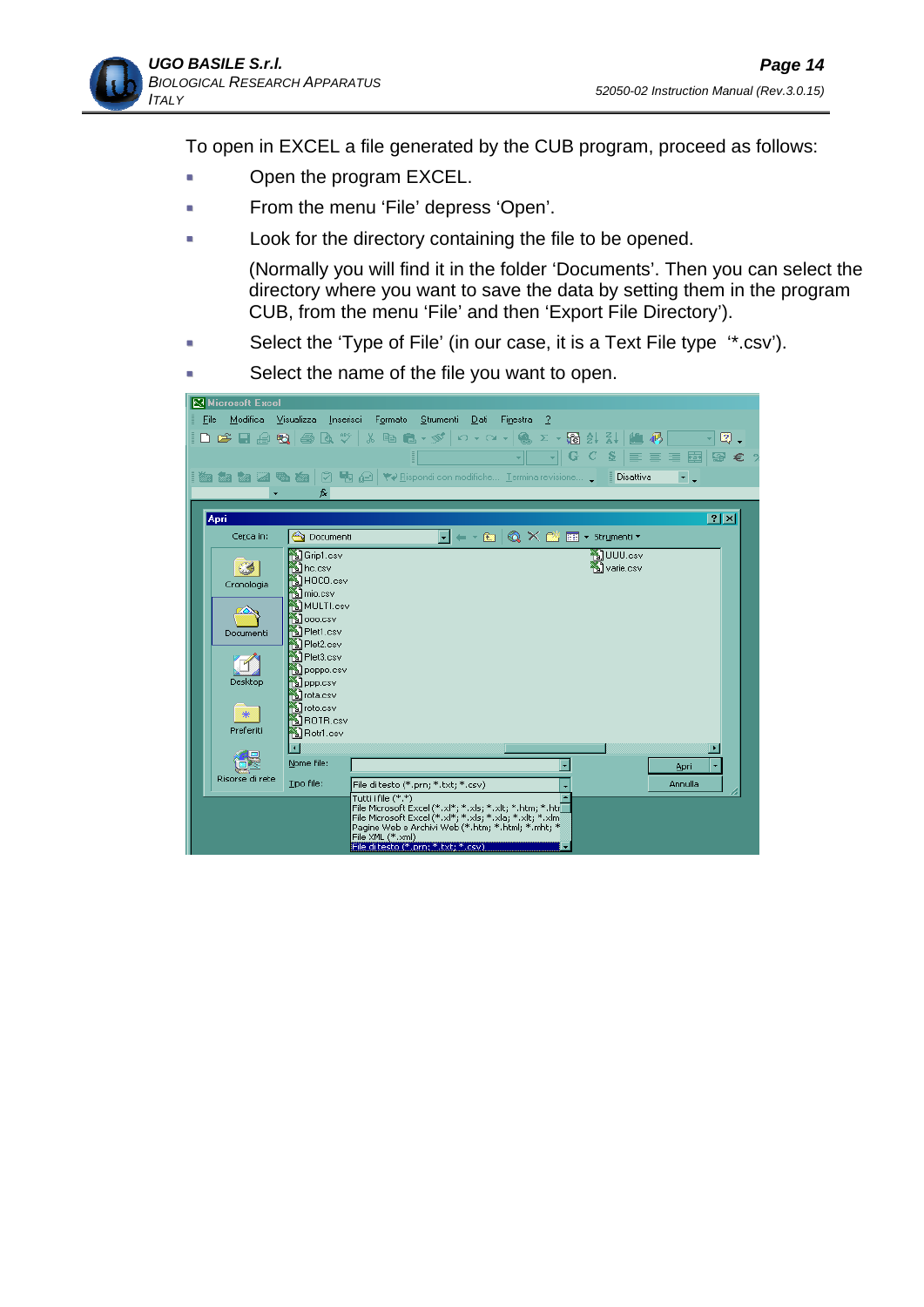

The file is imported and the data are automatically divided into columns.

| $\Box$ D $\Box$<br><b>E</b> Microsoft Excel - Plet1.csv |                                                                                                                                                                                                                                                                                                                                                                                                                                                                                                                |                     |                                                      |          |            |      |        |             |                                                       |                |                             |                            |
|---------------------------------------------------------|----------------------------------------------------------------------------------------------------------------------------------------------------------------------------------------------------------------------------------------------------------------------------------------------------------------------------------------------------------------------------------------------------------------------------------------------------------------------------------------------------------------|---------------------|------------------------------------------------------|----------|------------|------|--------|-------------|-------------------------------------------------------|----------------|-----------------------------|----------------------------|
| $\boxed{2}$ Eile                                        |                                                                                                                                                                                                                                                                                                                                                                                                                                                                                                                | Modifica Visualizza | Inserisci<br>Formato Strumenti                       | Dati     | Finestra ? |      |        |             |                                                       |                | Digitare una domanda.       | $\cdot$ $ \theta$ $\times$ |
|                                                         | D B B B B B B V X B B · I r · α · B Σ · B A X U B 100% · Q .                                                                                                                                                                                                                                                                                                                                                                                                                                                   |                     |                                                      |          |            |      |        |             |                                                       |                |                             |                            |
|                                                         |                                                                                                                                                                                                                                                                                                                                                                                                                                                                                                                |                     |                                                      |          |            |      |        |             |                                                       |                |                             |                            |
|                                                         |                                                                                                                                                                                                                                                                                                                                                                                                                                                                                                                |                     |                                                      |          | Arial      |      |        |             |                                                       |                |                             |                            |
|                                                         | $\Box$ $\blacksquare$ $\Box$ $\blacksquare$ $\blacksquare$ $\blacksquare$ $\blacksquare$ $\blacksquare$ $\blacksquare$ $\blacksquare$ $\blacksquare$ $\blacksquare$ $\blacksquare$ $\blacksquare$ $\blacksquare$ $\blacksquare$ $\blacksquare$ $\blacksquare$ $\blacksquare$ $\blacksquare$ $\blacksquare$ $\blacksquare$ $\blacksquare$ $\blacksquare$ $\blacksquare$ $\blacksquare$ $\blacksquare$ $\blacksquare$ $\blacksquare$ $\blacksquare$ $\blacksquare$ $\blacksquare$<br>Disattiva<br>H.<br>福岡福岡国 臨湖 |                     |                                                      |          |            |      |        |             |                                                       |                |                             |                            |
|                                                         | $f_x$ ID<br>A1                                                                                                                                                                                                                                                                                                                                                                                                                                                                                                 |                     |                                                      |          |            |      |        |             |                                                       |                |                             |                            |
| $\overline{A}$                                          | B                                                                                                                                                                                                                                                                                                                                                                                                                                                                                                              | $\overline{C}$      | D                                                    | E        | F          | G.   | HIJKLM | N           | 0                                                     | Pl<br>Q        | s<br>R                      | ਜ਼                         |
| ℼ                                                       |                                                                                                                                                                                                                                                                                                                                                                                                                                                                                                                | <b>I</b> IDENT PORT | <b>MEASURE</b>                                       | MEASURE1 |            |      |        |             | MEASURE2 Measure (ml) m m m m m m Feature DateMeasure | D TYPE         | Label1 Label2 Code          |                            |
| $\overline{a}$                                          | 1                                                                                                                                                                                                                                                                                                                                                                                                                                                                                                              |                     | 1 COM1:300.e.7.1 01 +00.91 1MR01 +00.91 1MR01        |          | $+00.91$   | 0.91 |        | 1MR01       | 09/06/06 10.20                                        |                | PLET7140 Test1 Test2 Mouse1 |                            |
| $\overline{3}$                                          | $\overline{2}$                                                                                                                                                                                                                                                                                                                                                                                                                                                                                                 |                     | 1 COM1:300,e.7,1 01 +01.12 1ML01 +01.12 1ML01        |          | $+01.12$   | 1,12 |        | 1MLD1       | 09/06/06 10.20                                        |                | PLET7140 Test1 Test2 Mouse1 |                            |
| $\overline{4}$                                          | 3                                                                                                                                                                                                                                                                                                                                                                                                                                                                                                              |                     | 1 COM1:300.e.7.1 01 +01.05 1MR01 +01.05 1MR01        |          | $+01.05$   | 1.05 |        | 1MR01       | 09/06/06 10.20                                        | PLET7140 Test1 |                             | Test2 Mouse1               |
| $\overline{5}$                                          | $\overline{4}$                                                                                                                                                                                                                                                                                                                                                                                                                                                                                                 |                     | 1 COM1:300.e.7.1 01 +01.33 1ML01 +01.33 1ML01        |          | $+01.33$   | 1.33 |        | 1ML01       | 09/06/06 10.21                                        | PLET7140 Test1 | Test <sub>2</sub>           | Mouse1                     |
| $\overline{6}$                                          | 5                                                                                                                                                                                                                                                                                                                                                                                                                                                                                                              |                     | 1 COM1:300.e.7.1 01 +01.33 1MR01 +01.33 1MR01        |          | $+01.33$   | 1,33 |        | 1MR01       | 09/06/06 10.21                                        |                | PLET7140 Test1 Test2 Mouse1 |                            |
| $\overline{7}$                                          | 6                                                                                                                                                                                                                                                                                                                                                                                                                                                                                                              |                     | 1 COM1:300,e,7,1 01 +01.35 1ML01 +01.35 1ML01        |          | $+01.35$   | 1,35 |        | 1ML01       | 09/06/06 10.21                                        |                | PLET7140 Test1 Test2 Mouse1 |                            |
| 8                                                       | $\overline{7}$                                                                                                                                                                                                                                                                                                                                                                                                                                                                                                 |                     | 1 COM1:300,e.7,1 01 +01.39 1MR02 +01.39 1MR02        |          | $+01.39$   | 1,39 |        | 1MR02       | 09/06/06 10.21                                        |                | PLET7140 Test1 Test2        | Mouse2                     |
| $\overline{9}$                                          | 8                                                                                                                                                                                                                                                                                                                                                                                                                                                                                                              |                     | 1 COM1:300.e.7.1 01 +01.39 1ML02 +01.39 1ML02        |          | $+01.39$   | 1.39 |        | 1ML02       | 09/06/06 10.21                                        |                | PLET7140 Test1 Test2        | Mouse2                     |
| 10                                                      | 9                                                                                                                                                                                                                                                                                                                                                                                                                                                                                                              |                     | 1 COM1:300.e.7.1 01 +01.39 1MR02 +01.39 1MR02        |          | $+01.39$   | 1,39 |        | 1MR02       | 09/06/06 10.21                                        |                | PLET7140 Test1 Test2 Mouse2 |                            |
| 11<br>10                                                |                                                                                                                                                                                                                                                                                                                                                                                                                                                                                                                |                     | 1 COM1:300,e,7,1 01 +01.38 1ML02 +01.38 1ML02        |          | $+01.38$   | 1,38 |        | 1ML02       | 09/06/06 10.21                                        |                | PLET7140 Test1 Test2 Mouse2 |                            |
| 12 11                                                   |                                                                                                                                                                                                                                                                                                                                                                                                                                                                                                                |                     | 1 COM1:300.e.7.1 01 +01.25 1MR02 +01.25 1MR02 +01.25 |          |            | 1.25 |        | 1MR02       | 09/06/06 10.22                                        |                | PLET7140 Test1 Test2 Mouse2 |                            |
| 13 12                                                   |                                                                                                                                                                                                                                                                                                                                                                                                                                                                                                                |                     | 1 COM1:300.e.7.1 01 +01.24 1ML02 +01.24 1ML02        |          | $+01.24$   | 1.24 |        | 1ML02       | 09/06/06 10.22                                        |                | PLET7140 Test1 Test2        | Mouse2                     |
| 14 13                                                   |                                                                                                                                                                                                                                                                                                                                                                                                                                                                                                                |                     | 1 COM1:300.e.7.1 01 +01.25 1MR03 +01.25 1MR03 +01.25 |          |            | 1,25 |        | 1MR03       | 09/06/06 10.22                                        |                | PLET7140 Test1 Test2 Mouse3 |                            |
| 15 14                                                   |                                                                                                                                                                                                                                                                                                                                                                                                                                                                                                                |                     | 1 COM1:300.e.7.1 01 +01.26 1ML03 +01.26 1ML03        |          | $+01.26$   | 1,26 |        | 1ML03       | 09/06/06 10.22                                        | PLET7140 Test1 | Test2                       | Mouse3                     |
| 16 15                                                   |                                                                                                                                                                                                                                                                                                                                                                                                                                                                                                                |                     | 1 COM1:300,e.7,1 01 +01.25 1MR03 +01.25 1MR03        |          | $+01.25$   | 1,25 |        | 1MR03       | 09/06/06 10.22                                        | PLET7140 Test1 | Test <sub>2</sub>           | Mouse3                     |
| 17 16                                                   |                                                                                                                                                                                                                                                                                                                                                                                                                                                                                                                |                     | 1 COM1:300,e,7,1 01 +01.26 1ML03 +01.26 1ML03        |          | $+01.26$   | 1,26 |        | 1ML03       | 09/06/06 10.22                                        |                | PLET7140 Test1 Test2        | Mouse3                     |
| 18 17                                                   |                                                                                                                                                                                                                                                                                                                                                                                                                                                                                                                |                     | 1 COM1:300,e.7,1 01 +01.26 1MR03 +01.26 1MR03        |          | $+01.26$   | 1,26 |        | 1MR03       | 09/06/06 10.22                                        | PLET7140 Test1 |                             | Test2 Mouse3               |
| 19 18                                                   |                                                                                                                                                                                                                                                                                                                                                                                                                                                                                                                |                     | 1 COM1:300,e,7,1 01 +01.24 1ML03 +01.24 1ML03        |          | $+01.24$   | 1,24 |        | 1ML03       | 09/06/06 10.22                                        | PLET7140 Test1 |                             | Test2 Mouse3               |
| 20 19                                                   |                                                                                                                                                                                                                                                                                                                                                                                                                                                                                                                |                     | 1 COM1:300.e.7.1 01 +01.25 1MR04 +01.25 1MR04        |          | $+01.25$   | 1.25 |        | 1MR04       | 09/06/06 10.22                                        | PLET7140 Test1 | Test <sub>2</sub>           | Mouse4                     |
| $21$ 20                                                 |                                                                                                                                                                                                                                                                                                                                                                                                                                                                                                                |                     | 1 COM1:300,e,7,1 01 +01.24 1ML04 +01.24 1ML04        |          | $+01.24$   | 1,24 |        | 1ML04       | 09/06/06 10.22                                        | PLET7140 Test1 |                             | Test2 Mouse4               |
| 22 21                                                   |                                                                                                                                                                                                                                                                                                                                                                                                                                                                                                                |                     | 1 COM1:300,e,7,1 01 +01.24 1MR04 +01.24 1MR04 +01.24 |          |            | 1,24 |        | 1MR04       | 09/06/06 10.22                                        |                | PLET7140 Test1 Test2 Mouse4 |                            |
| 23 22                                                   | $H \rightarrow H \$ Plet1/                                                                                                                                                                                                                                                                                                                                                                                                                                                                                     |                     | 1 COM1:300.e.7.1 01 +00.81 1ML04 +00.81 1ML04 +00.81 |          |            | 0.81 |        | 1ML04<br>ान | 09/06/06 10.22                                        |                | PLET7140 Test1 Test2 Mouse4 | ना                         |
|                                                         |                                                                                                                                                                                                                                                                                                                                                                                                                                                                                                                |                     |                                                      |          |            |      |        |             |                                                       |                |                             |                            |
| Pronto                                                  |                                                                                                                                                                                                                                                                                                                                                                                                                                                                                                                |                     |                                                      |          |            |      |        |             |                                                       |                | <b>NUM</b>                  |                            |

#### *7.1.2.3. Data Refresh*

## $\nabla$  refresh each measure

Refresh each measure. Every second the data-base is refreshed and you can see the incoming datum incoming from the instrument in real time.

#### *7.1.2.4. End (of Acquired Data Window)*



End. Close the window.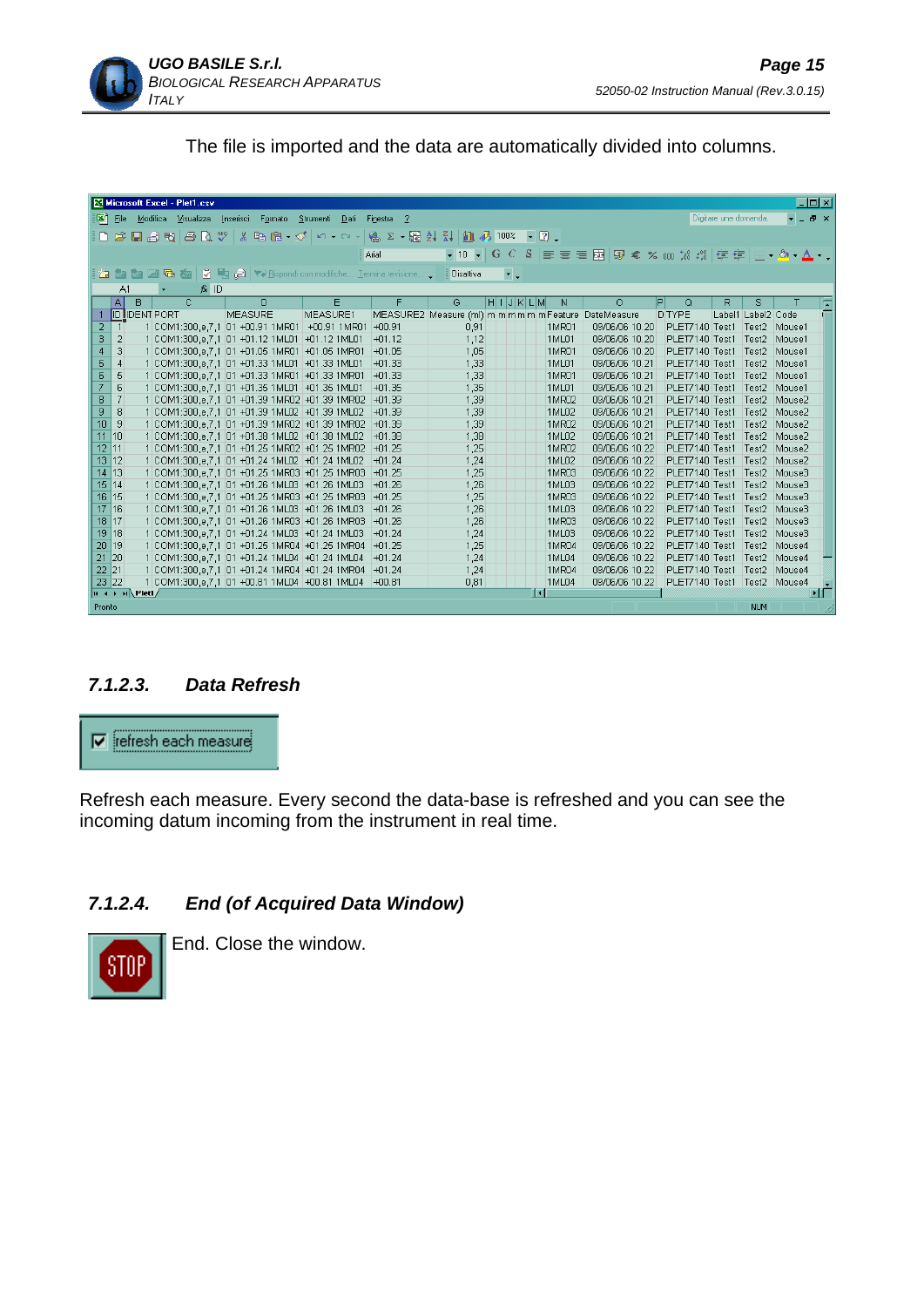<span id="page-21-0"></span>

## *7.1.3. Export File Directory*

| C:\Programmi\CUB2005Plethysmometer                       |                                                                                   |                   |                      | $  \_   \square   \times$ |
|----------------------------------------------------------|-----------------------------------------------------------------------------------|-------------------|----------------------|---------------------------|
| File<br>Modifica<br>Visualizza<br>Preferiti              | Strumenti<br>-?                                                                   |                   |                      |                           |
| ←Indiatro → → ・ 白   © Cerca 「凸 Cartelle  ③   『『 × ∞   囲- |                                                                                   |                   |                      |                           |
| Indirizzo C:\Programmi\CUB2005Plethysmometer             |                                                                                   |                   |                      | ⊘°∨ai                     |
| $msn$ <sup>1</sup>                                       | Cerca sul PC $\rightarrow$ $\sqrt{2}$ $\boxed{2}$ $\boxed{\sqrt{2}}$ Bloccate (4) |                   |                      | $\mathbf{y}$              |
|                                                          | Nome A                                                                            | <b>Dimensione</b> | Tipo                 | Ultima modifica           |
|                                                          | images                                                                            |                   | Cartella di file     | 09/06/06 8.59             |
|                                                          | <b>MANUAL</b>                                                                     |                   | Cartella di file     | 09/06/06 8.59             |
| CUB2005Plethysmome@DasLight.exe                          |                                                                                   | 1.032 KB          | Applicazione         | 29/05/06 8.08             |
|                                                          | database.ldb                                                                      | 1 KB              | Informazioni di blo  | 09/06/06 10.28            |
| Selezionare un elemento per                              | database.mdb [ها                                                                  | 900 KB            | Applicazione Micr    | 09/06/06 10.42            |
| visualizzarne la descrizione.                            | T)<br>Plet7140.ist                                                                | 3 KB              | File IST             |                           |
| Vedere anche:                                            | Ŧ<br>snum.inf                                                                     | 1 KB              | Informazioni di inst |                           |
| Documenti                                                | ≣⊺<br>ST6UNST.LOG                                                                 | 6 KB              | File LOG             | 09/06/06 8.59             |
| <u>Risorse di rete</u>                                   |                                                                                   |                   |                      |                           |
| Risorse del computer                                     |                                                                                   |                   |                      |                           |
|                                                          | नग                                                                                |                   |                      |                           |
| Oggetti: 8                                               |                                                                                   | 1,89 MB           | Risorse del computer |                           |

Go to the directory where to save the data (file '\*.csv').

#### *7.1.4. Re-open Ports*

Close and re-open Serial Ports. See INITIAL OPERATION.

#### *7.1.5. Serial Port Test*

See INITIAL OPERATION.

#### *7.1.6. Configuration*

See INITIAL OPERATION.

#### *7.1.7. Exit*

Quit, end of program.